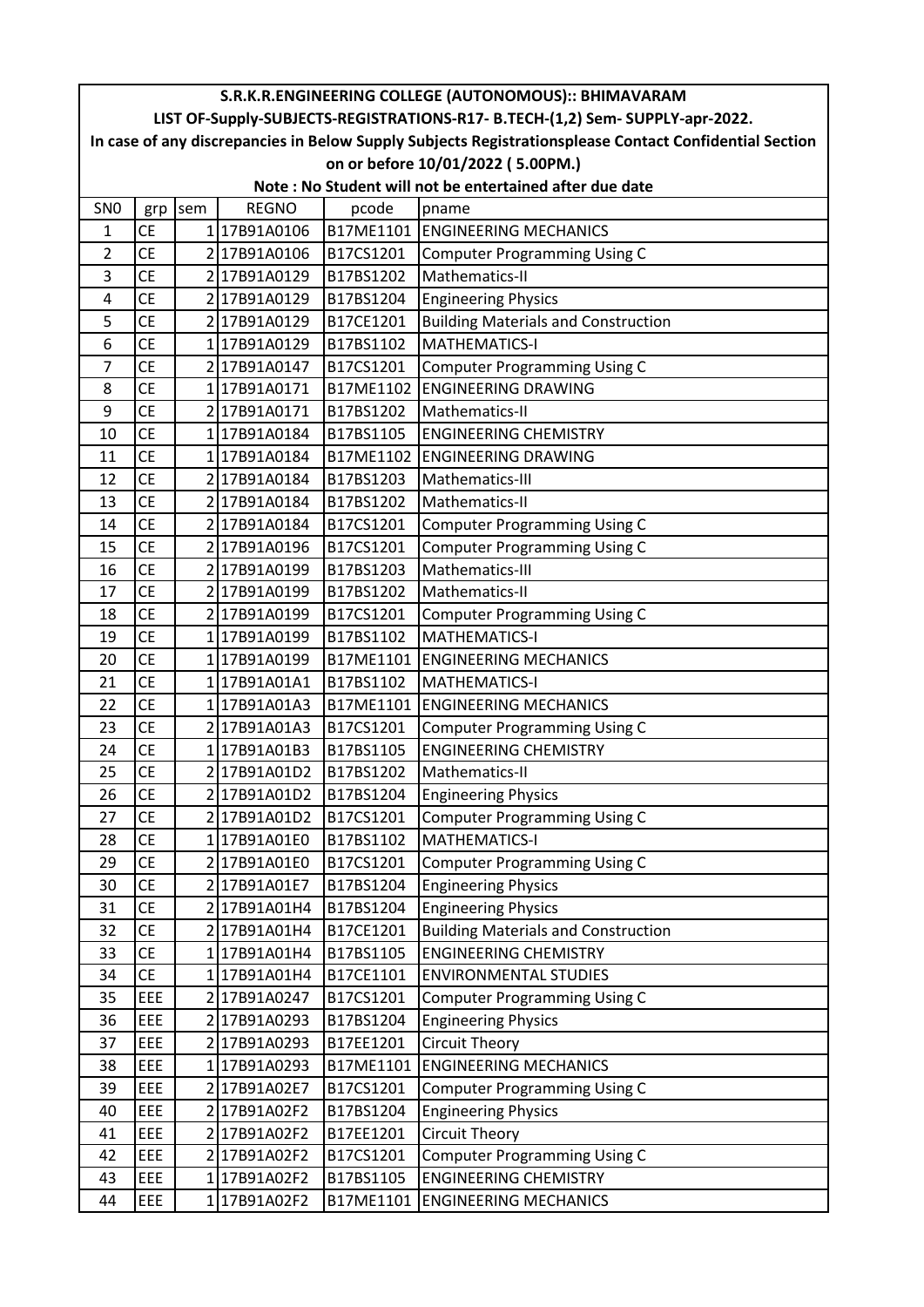| S.R.K.R.ENGINEERING COLLEGE (AUTONOMOUS):: BHIMAVARAM   |                                                                                                        |     |              |           |                                                                               |  |  |  |  |
|---------------------------------------------------------|--------------------------------------------------------------------------------------------------------|-----|--------------|-----------|-------------------------------------------------------------------------------|--|--|--|--|
|                                                         |                                                                                                        |     |              |           | LIST OF-Supply-SUBJECTS-REGISTRATIONS-R17- B.TECH-(1,2) Sem- SUPPLY-apr-2022. |  |  |  |  |
|                                                         | In case of any discrepancies in Below Supply Subjects Registrationsplease Contact Confidential Section |     |              |           |                                                                               |  |  |  |  |
| on or before 10/01/2022 (5.00PM.)                       |                                                                                                        |     |              |           |                                                                               |  |  |  |  |
| Note: No Student will not be entertained after due date |                                                                                                        |     |              |           |                                                                               |  |  |  |  |
| SN <sub>0</sub>                                         | grp                                                                                                    | sem | <b>REGNO</b> | pcode     | pname                                                                         |  |  |  |  |
| 45                                                      | EEE                                                                                                    |     | 117B91A02G0  | B17BS1102 | MATHEMATICS-I                                                                 |  |  |  |  |
| 46                                                      | EEE                                                                                                    |     | 117B91A02G0  | B17BS1105 | <b>ENGINEERING CHEMISTRY</b>                                                  |  |  |  |  |
| 47                                                      | EEE                                                                                                    |     | 1 17B91A02G0 | B17ME1101 | <b>ENGINEERING MECHANICS</b>                                                  |  |  |  |  |
| 48                                                      | EEE                                                                                                    |     | 117B91A02G0  |           | B17ME1102 ENGINEERING DRAWING                                                 |  |  |  |  |
| 49                                                      | EEE                                                                                                    |     | 2 17B91A02G0 | B17BS1203 | Mathematics-III                                                               |  |  |  |  |
| 50                                                      | <b>EEE</b>                                                                                             |     | 2 17B91A02G0 | B17BS1202 | Mathematics-II                                                                |  |  |  |  |
| 51                                                      | EEE                                                                                                    |     | 2 17B91A02G0 | B17BS1204 | <b>Engineering Physics</b>                                                    |  |  |  |  |
| 52                                                      | EEE                                                                                                    |     | 217B91A02G0  | B17EE1201 | <b>Circuit Theory</b>                                                         |  |  |  |  |
| 53                                                      | EEE                                                                                                    |     | 2 17B91A02G0 | B17CS1201 | <b>Computer Programming Using C</b>                                           |  |  |  |  |
| 54                                                      | EEE                                                                                                    |     | 2 17B91A02G6 | B17BS1203 | Mathematics-III                                                               |  |  |  |  |
| 55                                                      | EEE                                                                                                    |     | 2 17B91A02G6 | B17BS1204 | <b>Engineering Physics</b>                                                    |  |  |  |  |
| 56                                                      | EEE                                                                                                    |     | 217B91A02G6  | B17CS1201 | <b>Computer Programming Using C</b>                                           |  |  |  |  |
| 57                                                      | EEE                                                                                                    |     | 117B91A02G6  | B17BS1102 | <b>MATHEMATICS-I</b>                                                          |  |  |  |  |
| 58                                                      | <b>EEE</b>                                                                                             |     | 117B91A02G6  | B17BS1105 | <b>ENGINEERING CHEMISTRY</b>                                                  |  |  |  |  |
| 59                                                      | EEE                                                                                                    |     | 117B91A02I9  | B17ME1101 | <b>ENGINEERING MECHANICS</b>                                                  |  |  |  |  |
| 60                                                      | EEE                                                                                                    |     | 2 17B91A02I9 | B17BS1204 | <b>Engineering Physics</b>                                                    |  |  |  |  |
| 61                                                      | EEE                                                                                                    |     | 2 17B91A02I9 | B17EE1201 | <b>Circuit Theory</b>                                                         |  |  |  |  |
| 62                                                      | EEE                                                                                                    |     | 117B91A02J1  | B17BS1102 | <b>MATHEMATICS-I</b>                                                          |  |  |  |  |
| 63                                                      | EEE                                                                                                    |     | 2 17B91A02K5 | B17EE1201 | Circuit Theory                                                                |  |  |  |  |
| 64                                                      | EEE                                                                                                    |     | 117B91A02K5  | B17ME1101 | <b>ENGINEERING MECHANICS</b>                                                  |  |  |  |  |
| 65                                                      | EEE                                                                                                    |     | 117B91A02M9  | B17BS1105 | <b>ENGINEERING CHEMISTRY</b>                                                  |  |  |  |  |
| 66                                                      | EEE                                                                                                    |     | 117B91A02N5  | B17BS1102 | <b>MATHEMATICS-I</b>                                                          |  |  |  |  |
| 67                                                      | EEE                                                                                                    |     | 117B91A02N5  |           | B17ME1101 ENGINEERING MECHANICS                                               |  |  |  |  |
| 68                                                      | EEE                                                                                                    |     | 117B91A02N5  |           | B17ME1102 ENGINEERING DRAWING                                                 |  |  |  |  |
| 69                                                      | <b>EEE</b>                                                                                             |     | 2 17B91A02N5 | B17BS1203 | Mathematics-III                                                               |  |  |  |  |
| 70                                                      | EEE                                                                                                    |     | 2 17B91A02N5 | B17BS1202 | Mathematics-II                                                                |  |  |  |  |
| 71                                                      | EEE                                                                                                    |     | 217B91A02N5  | B17BS1204 | <b>Engineering Physics</b>                                                    |  |  |  |  |
| 72                                                      | <b>EEE</b>                                                                                             |     | 2 17B91A02N5 | B17EE1201 | <b>Circuit Theory</b>                                                         |  |  |  |  |
| 73                                                      | EEE                                                                                                    |     | 2 17B91A02N5 | B17CS1201 | <b>Computer Programming Using C</b>                                           |  |  |  |  |
| 74                                                      | EEE                                                                                                    |     | 2 17B91A02N5 | B17CS1204 | C Programming Lab                                                             |  |  |  |  |
| 75                                                      | <b>MEC</b>                                                                                             |     | 217B91A0325  | B17CS1201 | <b>Computer Programming Using C</b>                                           |  |  |  |  |
| 76                                                      | <b>MEC</b>                                                                                             |     | 117B91A0325  | B17BS1102 | <b>MATHEMATICS-I</b>                                                          |  |  |  |  |
| 77                                                      | <b>MEC</b>                                                                                             |     | 1 17B91A0380 | B17BS1102 | <b>MATHEMATICS-I</b>                                                          |  |  |  |  |
| 78                                                      | <b>MECH</b>                                                                                            |     | 1 17B91A0380 | B17ME1101 | <b>ENGINEERING MECHANICS</b>                                                  |  |  |  |  |
| 79                                                      | <b>MECH</b>                                                                                            |     | 2 17B91A0380 | B17BS1202 | Mathematics-II                                                                |  |  |  |  |
| 80                                                      | <b>MEC</b>                                                                                             |     | 2 17B91A0380 | B17BS1204 | <b>Engineering Physics</b>                                                    |  |  |  |  |
| 81                                                      | <b>MECH</b>                                                                                            |     | 2 17B91A0380 | B17EE1202 | <b>Basic Electrical and Electronics Engineering</b>                           |  |  |  |  |
| 82                                                      | <b>MECH</b>                                                                                            |     | 2 17B91A0380 | B17CS1201 | <b>Computer Programming Using C</b>                                           |  |  |  |  |
| 83                                                      | <b>MECH</b>                                                                                            |     | 217B91A0384  | B17BS1203 | Mathematics-III                                                               |  |  |  |  |
| 84                                                      | <b>MEC</b>                                                                                             |     | 217B91A0384  | B17BS1202 | Mathematics-II                                                                |  |  |  |  |
| 85                                                      | <b>MECH</b>                                                                                            |     | 2 17B91A0384 | B17BS1204 | <b>Engineering Physics</b>                                                    |  |  |  |  |
| 86                                                      | <b>MEC</b>                                                                                             |     | 2 17B91A0384 | B17CS1201 | <b>Computer Programming Using C</b>                                           |  |  |  |  |
| 87                                                      | <b>MECH</b>                                                                                            |     | 117B91A0384  | B17BS1102 | MATHEMATICS-I                                                                 |  |  |  |  |
| 88                                                      | <b>MECH</b>                                                                                            |     | 1 17B91A0384 | B17ME1101 | <b>ENGINEERING MECHANICS</b>                                                  |  |  |  |  |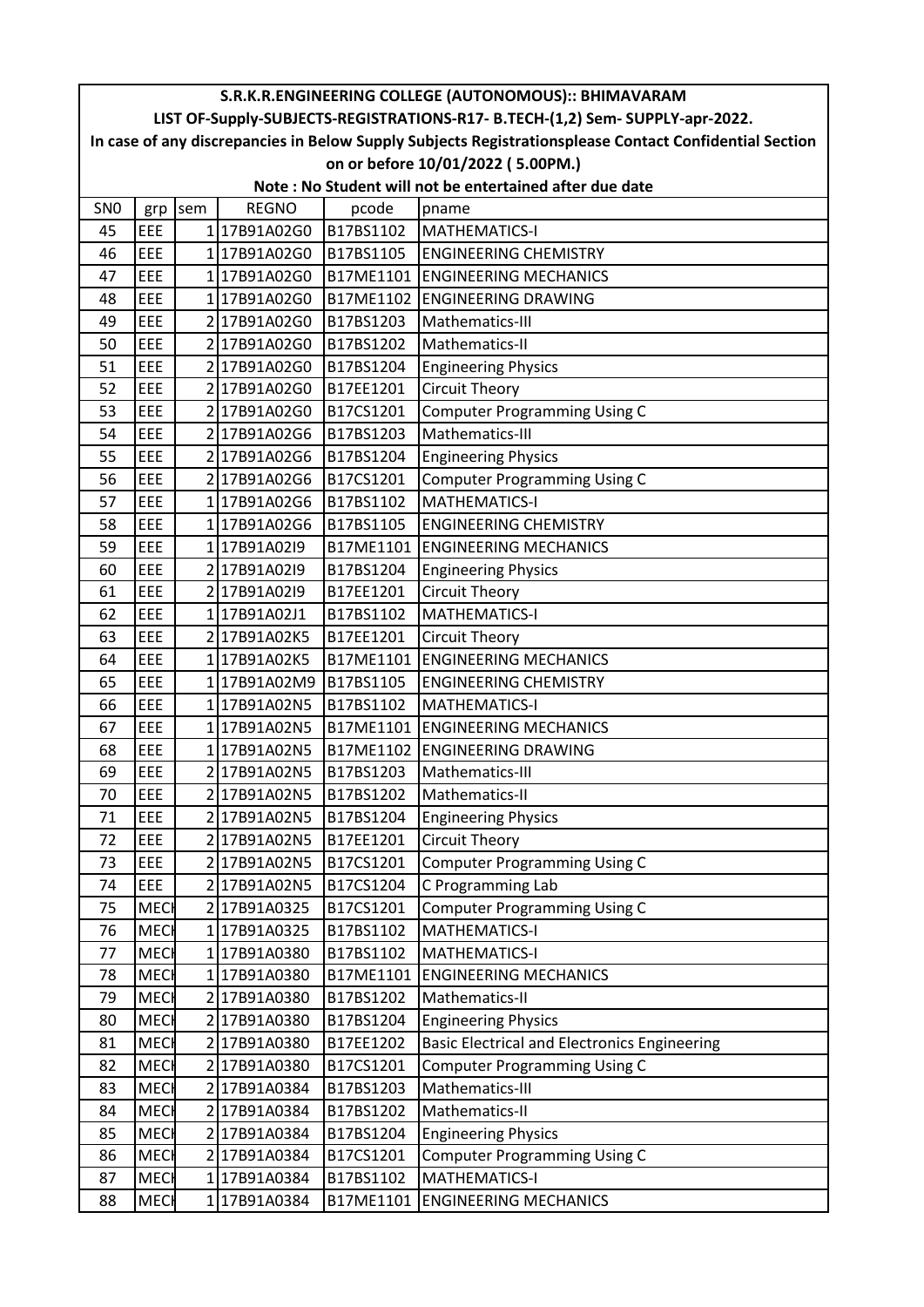| S.R.K.R.ENGINEERING COLLEGE (AUTONOMOUS):: BHIMAVARAM   |                                                                                                        |     |              |           |                                                                               |  |  |  |  |  |
|---------------------------------------------------------|--------------------------------------------------------------------------------------------------------|-----|--------------|-----------|-------------------------------------------------------------------------------|--|--|--|--|--|
|                                                         |                                                                                                        |     |              |           | LIST OF-Supply-SUBJECTS-REGISTRATIONS-R17- B.TECH-(1,2) Sem- SUPPLY-apr-2022. |  |  |  |  |  |
|                                                         | In case of any discrepancies in Below Supply Subjects Registrationsplease Contact Confidential Section |     |              |           |                                                                               |  |  |  |  |  |
|                                                         | on or before 10/01/2022 (5.00PM.)                                                                      |     |              |           |                                                                               |  |  |  |  |  |
| Note: No Student will not be entertained after due date |                                                                                                        |     |              |           |                                                                               |  |  |  |  |  |
| SN <sub>0</sub>                                         | grp                                                                                                    | sem | <b>REGNO</b> | pcode     | pname                                                                         |  |  |  |  |  |
| 89                                                      | <b>MECH</b>                                                                                            |     | 2 17B91A0395 | B17BS1204 | <b>Engineering Physics</b>                                                    |  |  |  |  |  |
| 90                                                      | <b>MECH</b>                                                                                            |     | 217B91A0395  | B17CS1201 | <b>Computer Programming Using C</b>                                           |  |  |  |  |  |
| 91                                                      | <b>MECH</b>                                                                                            |     | 2 17B91A03B2 | B17BS1203 | Mathematics-III                                                               |  |  |  |  |  |
| 92                                                      | <b>MECI</b>                                                                                            |     | 2 17B91A03B2 | B17BS1202 | Mathematics-II                                                                |  |  |  |  |  |
| 93                                                      | <b>MECH</b>                                                                                            |     | 217B91A03B2  | B17BS1204 | <b>Engineering Physics</b>                                                    |  |  |  |  |  |
| 94                                                      | <b>MECI</b>                                                                                            |     | 217B91A03B2  | B17EE1202 | <b>Basic Electrical and Electronics Engineering</b>                           |  |  |  |  |  |
| 95                                                      | <b>MECH</b>                                                                                            |     | 2 17B91A03B2 | B17CS1201 | <b>Computer Programming Using C</b>                                           |  |  |  |  |  |
| 96                                                      | <b>MECH</b>                                                                                            |     | 117B91A03B2  | B17BS1102 | <b>MATHEMATICS-I</b>                                                          |  |  |  |  |  |
| 97                                                      | <b>MECH</b>                                                                                            |     | 117B91A03B2  | B17ME1101 | <b>ENGINEERING MECHANICS</b>                                                  |  |  |  |  |  |
| 98                                                      | <b>MEC</b>                                                                                             |     | 117B91A03B2  | B17ME1102 | <b>ENGINEERING DRAWING</b>                                                    |  |  |  |  |  |
| 99                                                      | <b>MEC</b>                                                                                             |     | 2 17B91A03B4 | B17BS1204 | <b>Engineering Physics</b>                                                    |  |  |  |  |  |
| 100                                                     | <b>MECH</b>                                                                                            |     | 2 17B91A03C0 | B17CS1201 | <b>Computer Programming Using C</b>                                           |  |  |  |  |  |
| 101                                                     | <b>MECI</b>                                                                                            |     | 2 17B91A03C4 | B17BS1202 | Mathematics-II                                                                |  |  |  |  |  |
| 102                                                     | <b>MECH</b>                                                                                            |     | 117B91A03C4  | B17BS1102 | <b>MATHEMATICS-I</b>                                                          |  |  |  |  |  |
| 103                                                     | <b>MEC</b>                                                                                             |     | 117B91A03C4  | B17ME1101 | <b>ENGINEERING MECHANICS</b>                                                  |  |  |  |  |  |
| 104                                                     | <b>MECI</b>                                                                                            |     | 117B91A03D8  | B17BS1102 | <b>MATHEMATICS-I</b>                                                          |  |  |  |  |  |
| 105                                                     | <b>MEC</b>                                                                                             |     | 117B91A03D8  | B17BS1105 | <b>ENGINEERING CHEMISTRY</b>                                                  |  |  |  |  |  |
| 106                                                     | MECI                                                                                                   |     | 117B91A03D8  | B17ME1101 | <b>ENGINEERING MECHANICS</b>                                                  |  |  |  |  |  |
| 107                                                     | <b>MECH</b>                                                                                            |     | 117B91A03E4  | B17BS1102 | <b>MATHEMATICS-I</b>                                                          |  |  |  |  |  |
| 108                                                     | <b>MECH</b>                                                                                            |     | 2 17B91A03E4 | B17BS1203 | Mathematics-III                                                               |  |  |  |  |  |
| 109                                                     | <b>MECH</b>                                                                                            |     | 2 17B91A03E4 | B17BS1202 | Mathematics-II                                                                |  |  |  |  |  |
| 110                                                     | <b>MECH</b>                                                                                            |     | 2 17B91A03E4 | B17BS1204 | <b>Engineering Physics</b>                                                    |  |  |  |  |  |
| 111                                                     | MECI                                                                                                   |     | 2 17B91A03E4 | B17CS1201 | <b>Computer Programming Using C</b>                                           |  |  |  |  |  |
| 112                                                     | <b>MEC</b>                                                                                             |     | 117B91A03E7  | B17BS1105 | <b>ENGINEERING CHEMISTRY</b>                                                  |  |  |  |  |  |
| 113                                                     | <b>MECH</b>                                                                                            |     | 117B91A03E7  | B17ME1101 | <b>ENGINEERING MECHANICS</b>                                                  |  |  |  |  |  |
| 114                                                     | MECI                                                                                                   |     | 117B91A03E7  | B17BS1102 | <b>MATHEMATICS-I</b>                                                          |  |  |  |  |  |
| 115                                                     | <b>MEC</b>                                                                                             |     | 217B91A03E7  | B17EE1202 | <b>Basic Electrical and Electronics Engineering</b>                           |  |  |  |  |  |
| 116                                                     | <b>MEC</b>                                                                                             |     | 2 17B91A03E7 | B17BS1203 | Mathematics-III                                                               |  |  |  |  |  |
| 117                                                     | <b>MECH</b>                                                                                            |     | 2 17B91A03E7 | B17BS1204 | <b>Engineering Physics</b>                                                    |  |  |  |  |  |
| 118                                                     | <b>MECH</b>                                                                                            |     | 2 17B91A03E7 | B17CS1201 | <b>Computer Programming Using C</b>                                           |  |  |  |  |  |
| 119                                                     | <b>MECH</b>                                                                                            |     | 2 17B91A03G7 | B17BS1204 | <b>Engineering Physics</b>                                                    |  |  |  |  |  |
| 120                                                     | <b>MEC</b>                                                                                             |     | 117B91A03G8  | B17BS1102 | <b>MATHEMATICS-I</b>                                                          |  |  |  |  |  |
| 121                                                     | <b>MEC</b>                                                                                             |     | 2 17B91A0311 | B17BS1204 | <b>Engineering Physics</b>                                                    |  |  |  |  |  |
| 122                                                     | <b>MECH</b>                                                                                            |     | 217B91A03I3  | B17BS1203 | Mathematics-III                                                               |  |  |  |  |  |
| 123                                                     | <b>MECH</b>                                                                                            |     | 2 17B91A0313 | B17BS1202 | Mathematics-II                                                                |  |  |  |  |  |
| 124                                                     | <b>MECH</b>                                                                                            |     | 217B91A03I3  | B17BS1204 | <b>Engineering Physics</b>                                                    |  |  |  |  |  |
| 125                                                     | <b>MECH</b>                                                                                            |     | 2 17B91A03I3 | B17CS1201 | <b>Computer Programming Using C</b>                                           |  |  |  |  |  |
| 126                                                     | <b>MECH</b>                                                                                            |     | 117B91A03I3  | B17BS1102 | <b>MATHEMATICS-I</b>                                                          |  |  |  |  |  |
| 127                                                     | <b>MECH</b>                                                                                            |     | 117B91A03I3  | B17ME1101 | <b>ENGINEERING MECHANICS</b>                                                  |  |  |  |  |  |
| 128                                                     | <b>MEC</b>                                                                                             |     | 117B91A03I3  | B17ME1102 | <b>ENGINEERING DRAWING</b>                                                    |  |  |  |  |  |
| 129                                                     | <b>MEC</b>                                                                                             |     | 1 17B91A03I9 | B17BS1102 | <b>MATHEMATICS-I</b>                                                          |  |  |  |  |  |
| 130                                                     | <b>MEC</b>                                                                                             |     | 117B91A03I9  | B17BS1105 | <b>ENGINEERING CHEMISTRY</b>                                                  |  |  |  |  |  |
| 131                                                     | <b>MEC</b>                                                                                             |     | 117B91A03I9  | B17ME1101 | <b>ENGINEERING MECHANICS</b>                                                  |  |  |  |  |  |
| 132                                                     | <b>MECH</b>                                                                                            |     | 2 17B91A03I9 | B17BS1203 | Mathematics-III                                                               |  |  |  |  |  |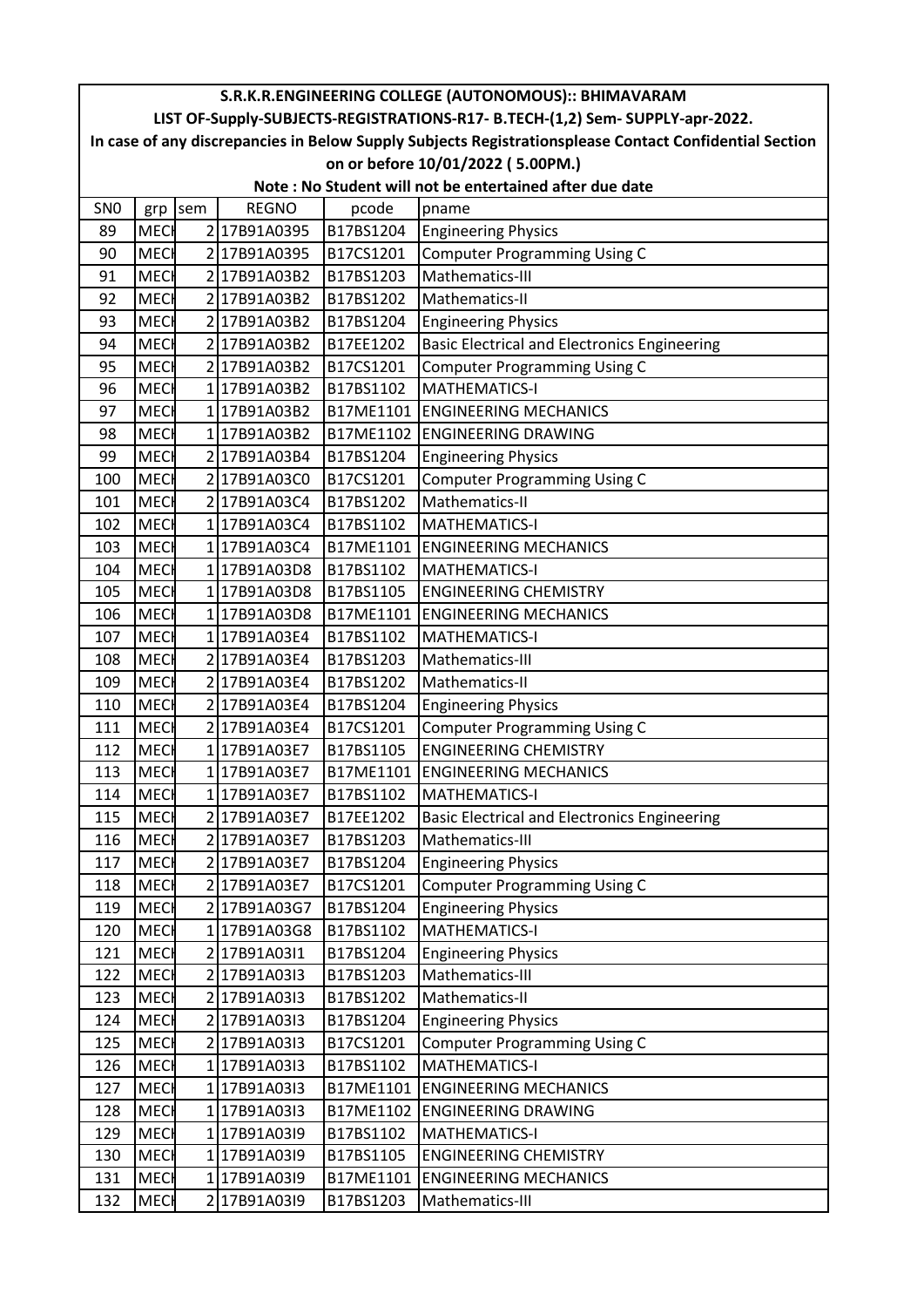| S.R.K.R.ENGINEERING COLLEGE (AUTONOMOUS):: BHIMAVARAM   |                                                                                                        |     |              |           |                                                                               |  |  |  |  |
|---------------------------------------------------------|--------------------------------------------------------------------------------------------------------|-----|--------------|-----------|-------------------------------------------------------------------------------|--|--|--|--|
|                                                         |                                                                                                        |     |              |           | LIST OF-Supply-SUBJECTS-REGISTRATIONS-R17- B.TECH-(1,2) Sem- SUPPLY-apr-2022. |  |  |  |  |
|                                                         | In case of any discrepancies in Below Supply Subjects Registrationsplease Contact Confidential Section |     |              |           |                                                                               |  |  |  |  |
| on or before 10/01/2022 (5.00PM.)                       |                                                                                                        |     |              |           |                                                                               |  |  |  |  |
| Note: No Student will not be entertained after due date |                                                                                                        |     |              |           |                                                                               |  |  |  |  |
| SN <sub>0</sub>                                         | grp                                                                                                    | sem | <b>REGNO</b> | pcode     | pname                                                                         |  |  |  |  |
| 133                                                     | <b>MECH</b>                                                                                            |     | 2 17B91A03I9 | B17BS1204 | <b>Engineering Physics</b>                                                    |  |  |  |  |
| 134                                                     | <b>MECH</b>                                                                                            |     | 2 17B91A03J1 | B17BS1203 | Mathematics-III                                                               |  |  |  |  |
| 135                                                     | <b>MECH</b>                                                                                            |     | 2 17B91A03J1 | B17BS1202 | Mathematics-II                                                                |  |  |  |  |
| 136                                                     | <b>MECI</b>                                                                                            |     | 2 17B91A03J1 | B17BS1204 | <b>Engineering Physics</b>                                                    |  |  |  |  |
| 137                                                     | <b>MECH</b>                                                                                            |     | 1 17B91A03J1 | B17BS1102 | <b>MATHEMATICS-I</b>                                                          |  |  |  |  |
| 138                                                     | <b>MEC</b>                                                                                             |     | 1 17B91A03J1 | B17ME1101 | <b>ENGINEERING MECHANICS</b>                                                  |  |  |  |  |
| 139                                                     | <b>MECH</b>                                                                                            |     | 117B91A03K9  | B17BS1102 | <b>MATHEMATICS-I</b>                                                          |  |  |  |  |
| 140                                                     | <b>MECH</b>                                                                                            |     | 117B91A03K9  | B17BS1105 | <b>ENGINEERING CHEMISTRY</b>                                                  |  |  |  |  |
| 141                                                     | <b>MECH</b>                                                                                            |     | 117B91A03K9  | B17ME1101 | <b>ENGINEERING MECHANICS</b>                                                  |  |  |  |  |
| 142                                                     | <b>MECH</b>                                                                                            |     | 2 17B91A03K9 | B17BS1203 | Mathematics-III                                                               |  |  |  |  |
| 143                                                     | <b>MEC</b>                                                                                             |     | 2 17B91A03K9 | B17BS1202 | Mathematics-II                                                                |  |  |  |  |
| 144                                                     | <b>MEC</b>                                                                                             |     | 217B91A03K9  | B17BS1204 | <b>Engineering Physics</b>                                                    |  |  |  |  |
| 145                                                     | MECH                                                                                                   |     | 2 17B91A03K9 | B17CS1201 | <b>Computer Programming Using C</b>                                           |  |  |  |  |
| 146                                                     | <b>MECH</b>                                                                                            |     | 2 17B91A03L6 | B17CS1201 | <b>Computer Programming Using C</b>                                           |  |  |  |  |
| 147                                                     | <b>MECH</b>                                                                                            |     | 1 17B91A03L9 | B17BS1102 | <b>MATHEMATICS-I</b>                                                          |  |  |  |  |
| 148                                                     | <b>MECI</b>                                                                                            |     | 117B91A03L9  | B17BS1105 | <b>ENGINEERING CHEMISTRY</b>                                                  |  |  |  |  |
| 149                                                     | <b>MECH</b>                                                                                            |     | 117B91A03Q0  | B17ME1102 | <b>ENGINEERING DRAWING</b>                                                    |  |  |  |  |
| 150                                                     | <b>MEC</b>                                                                                             |     | 2 17B91A03Q0 | B17CS1201 | <b>Computer Programming Using C</b>                                           |  |  |  |  |
| 151                                                     | <b>MECH</b>                                                                                            |     | 2 17B91A03R7 | B17BS1203 | Mathematics-III                                                               |  |  |  |  |
| 152                                                     | <b>MECH</b>                                                                                            |     | 217B91A03R7  | B17BS1204 | <b>Engineering Physics</b>                                                    |  |  |  |  |
| 153                                                     | <b>MECH</b>                                                                                            |     | 2 17B91A03R7 | B17CS1201 | <b>Computer Programming Using C</b>                                           |  |  |  |  |
| 154                                                     | MECH                                                                                                   |     | 117B91A03R7  | B17BS1102 | <b>MATHEMATICS-I</b>                                                          |  |  |  |  |
| 155                                                     | <b>MEC</b>                                                                                             |     | 117B91A03R8  | B17BS1102 | <b>MATHEMATICS-I</b>                                                          |  |  |  |  |
| 156                                                     | <b>MEC</b>                                                                                             |     | 117B91A03R8  | B17BS1105 | <b>ENGINEERING CHEMISTRY</b>                                                  |  |  |  |  |
| 157                                                     | <b>MECH</b>                                                                                            |     | 117B91A03R8  | B17ME1101 | <b>ENGINEERING MECHANICS</b>                                                  |  |  |  |  |
| 158                                                     | <b>MECH</b>                                                                                            |     | 117B91A03R8  |           | B17ME1102 ENGINEERING DRAWING                                                 |  |  |  |  |
| 159                                                     | <b>MECH</b>                                                                                            |     | 217B91A03R8  | B17BS1204 | <b>Engineering Physics</b>                                                    |  |  |  |  |
| 160                                                     | <b>MECH</b>                                                                                            |     | 2 17B91A03R8 | B17CS1201 | <b>Computer Programming Using C</b>                                           |  |  |  |  |
| 161                                                     | ECE                                                                                                    |     | 2 17B91A0428 | B17ME1201 | <b>Engineering Drawing</b>                                                    |  |  |  |  |
| 162                                                     | ECE                                                                                                    |     | 1 17B91A0452 | B17CS1101 | COMPUTER PROGRAMMING USING C                                                  |  |  |  |  |
| 163                                                     | ECE                                                                                                    |     | 1 17B91A0476 | B17BS1102 | <b>MATHEMATICS-I</b>                                                          |  |  |  |  |
| 164                                                     | ECE                                                                                                    |     | 117B91A0476  | B17CS1101 | COMPUTER PROGRAMMING USING C                                                  |  |  |  |  |
| 165                                                     | ECE                                                                                                    |     | 217B91A0476  | B17BS1205 | <b>Engineering Chemistry</b>                                                  |  |  |  |  |
| 166                                                     | ECE                                                                                                    |     | 2 17B91A0476 | B17CS1203 | Data Structures                                                               |  |  |  |  |
| 167                                                     | ECE                                                                                                    |     | 2 17B91A04C5 | B17BS1205 | <b>Engineering Chemistry</b>                                                  |  |  |  |  |
| 168                                                     | ECE                                                                                                    |     | 2 17B91A04E5 | B17BS1205 | <b>Engineering Chemistry</b>                                                  |  |  |  |  |
| 169                                                     | ECE                                                                                                    |     | 2 17B91A04I7 | B17BS1203 | Mathematics-III                                                               |  |  |  |  |
| 170                                                     | ECE                                                                                                    |     | 2 17B91A04I7 | B17BS1205 | <b>Engineering Chemistry</b>                                                  |  |  |  |  |
| 171                                                     | <b>CSE</b>                                                                                             |     | 2 17B91A0531 | B17BS1205 | <b>Engineering Chemistry</b>                                                  |  |  |  |  |
| 172                                                     | <b>CSE</b>                                                                                             |     | 117B91A0594  | B17BS1104 | <b>ENGINEERING PHYSICS</b>                                                    |  |  |  |  |
| 173                                                     | <b>CSE</b>                                                                                             |     | 2 17B91A0594 | B17BS1203 | Mathematics-III                                                               |  |  |  |  |
| 174                                                     | <b>CSE</b>                                                                                             |     | 2 17B91A05A0 | B17BS1205 | <b>Engineering Chemistry</b>                                                  |  |  |  |  |
| 175                                                     | <b>CSE</b>                                                                                             |     | 2 17B91A05A0 | B17EC1201 | <b>Elements of Electronics Engineering</b>                                    |  |  |  |  |
| 176                                                     | <b>CSE</b>                                                                                             |     | 117B91A05A0  | B17BS1102 | MATHEMATICS-I                                                                 |  |  |  |  |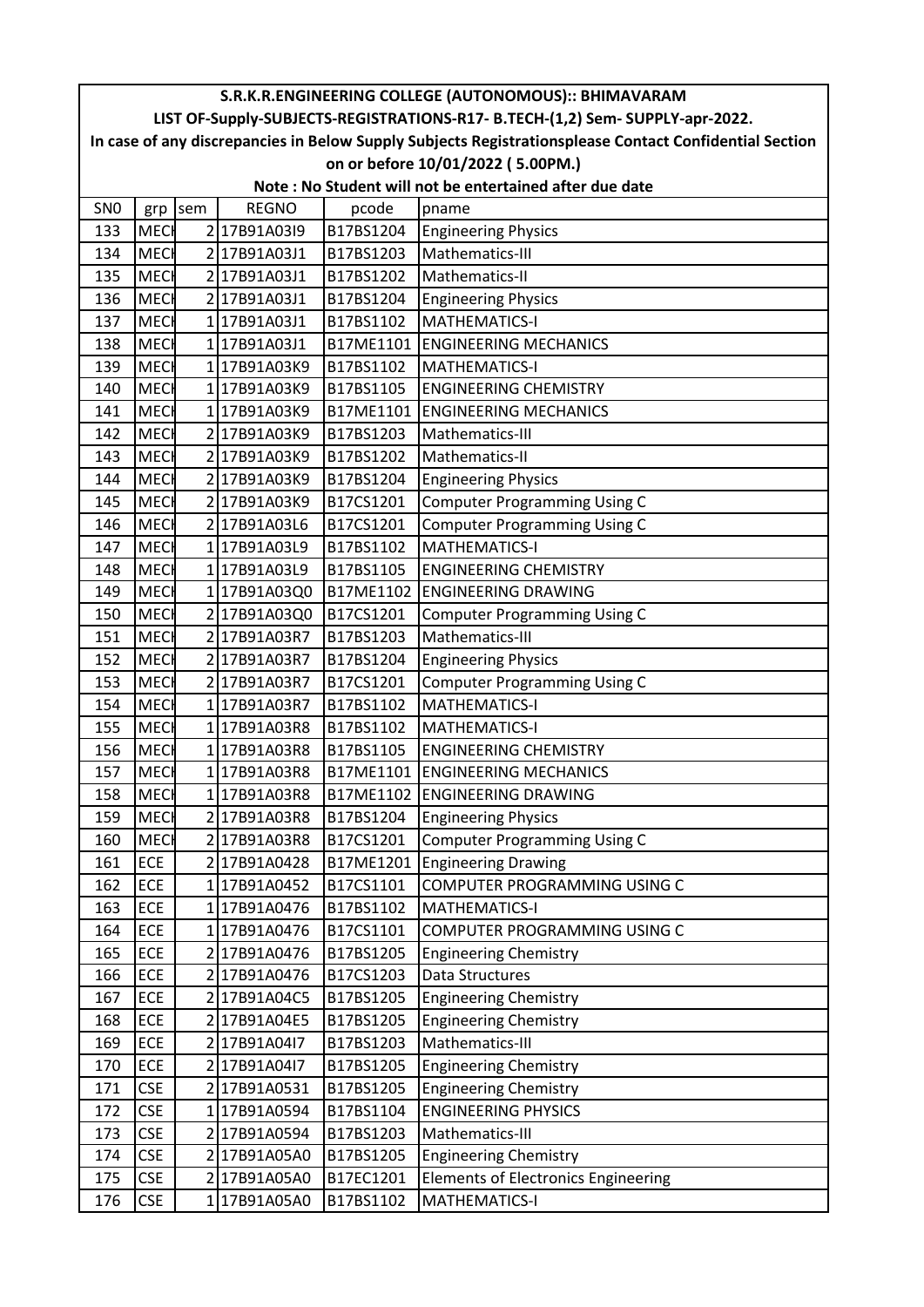| S.R.K.R.ENGINEERING COLLEGE (AUTONOMOUS):: BHIMAVARAM   |            |     |              |           |                                                                                                        |  |  |  |  |
|---------------------------------------------------------|------------|-----|--------------|-----------|--------------------------------------------------------------------------------------------------------|--|--|--|--|
|                                                         |            |     |              |           | LIST OF-Supply-SUBJECTS-REGISTRATIONS-R17- B.TECH-(1,2) Sem- SUPPLY-apr-2022.                          |  |  |  |  |
|                                                         |            |     |              |           | In case of any discrepancies in Below Supply Subjects Registrationsplease Contact Confidential Section |  |  |  |  |
| on or before 10/01/2022 (5.00PM.)                       |            |     |              |           |                                                                                                        |  |  |  |  |
| Note: No Student will not be entertained after due date |            |     |              |           |                                                                                                        |  |  |  |  |
| SN <sub>0</sub>                                         | grp        | sem | <b>REGNO</b> | pcode     | pname                                                                                                  |  |  |  |  |
| 177                                                     | <b>CSE</b> |     | 117B91A05A4  | B17BS1102 | <b>MATHEMATICS-I</b>                                                                                   |  |  |  |  |
| 178                                                     | <b>CSE</b> |     | 117B91A05A4  | B17BS1104 | <b>ENGINEERING PHYSICS</b>                                                                             |  |  |  |  |
| 179                                                     | <b>CSE</b> |     | 117B91A05A4  | B17CS1101 | COMPUTER PROGRAMMING USING C                                                                           |  |  |  |  |
| 180                                                     | <b>CSE</b> |     | 2 17B91A05A4 | B17BS1203 | Mathematics-III                                                                                        |  |  |  |  |
| 181                                                     | <b>CSE</b> |     | 217B91A05A4  | B17BS1205 | <b>Engineering Chemistry</b>                                                                           |  |  |  |  |
| 182                                                     | <b>CSE</b> |     | 2 17B91A05A4 | B17CS1202 | Object Oriented Programming Through C++                                                                |  |  |  |  |
| 183                                                     | <b>CSE</b> |     | 2 17B91A05A4 | B17EC1201 | <b>Elements of Electronics Engineering</b>                                                             |  |  |  |  |
| 184                                                     | <b>CSE</b> |     | 2 17B91A05A4 | B17ME1201 | <b>Engineering Drawing</b>                                                                             |  |  |  |  |
| 185                                                     | <b>CSE</b> |     | 2 17B91A05B8 | B17BS1205 | <b>Engineering Chemistry</b>                                                                           |  |  |  |  |
| 186                                                     | <b>CSE</b> |     | 217B91A05B8  |           | B17ME1201 Engineering Drawing                                                                          |  |  |  |  |
| 187                                                     | <b>CSE</b> |     | 117B91A05B8  | B17BS1104 | <b>ENGINEERING PHYSICS</b>                                                                             |  |  |  |  |
| 188                                                     | <b>CSE</b> |     | 117B91A05B8  | B17CE1101 | <b>ENVIRONMENTAL STUDIES</b>                                                                           |  |  |  |  |
| 189                                                     | <b>CSE</b> |     | 117B91A05I0  | B17BS1102 | <b>MATHEMATICS-I</b>                                                                                   |  |  |  |  |
| 190                                                     | <b>CSE</b> |     | 117B91A05I0  | B17BS1103 | <b>MATHEMATICS-II</b>                                                                                  |  |  |  |  |
| 191                                                     | <b>CSE</b> |     | 1 17B91A05I0 | B17BS1104 | <b>ENGINEERING PHYSICS</b>                                                                             |  |  |  |  |
| 192                                                     | <b>CSE</b> |     | 2 17B91A05I0 | B17BS1203 | Mathematics-III                                                                                        |  |  |  |  |
| 193                                                     | <b>CSE</b> |     | 2 17B91A05I0 | B17BS1205 | <b>Engineering Chemistry</b>                                                                           |  |  |  |  |
| 194                                                     | <b>CSE</b> |     | 2 17B91A05I0 | B17CS1202 | Object Oriented Programming Through C++                                                                |  |  |  |  |
| 195                                                     | <b>CSE</b> |     | 2 17B91A05I0 | B17EC1201 | <b>Elements of Electronics Engineering</b>                                                             |  |  |  |  |
| 196                                                     | <b>CSE</b> |     | 2 17B91A05M3 | B17BS1205 | <b>Engineering Chemistry</b>                                                                           |  |  |  |  |
| 197                                                     | <b>CSE</b> |     | 2 17B91A05P2 | B17BS1203 | Mathematics-III                                                                                        |  |  |  |  |
| 198                                                     | <b>CSE</b> |     | 117B91A05P2  | B17BS1102 | <b>MATHEMATICS-I</b>                                                                                   |  |  |  |  |
| 199                                                     | <b>CSE</b> |     | 117B91A05P9  | B17BS1102 | <b>MATHEMATICS-I</b>                                                                                   |  |  |  |  |
| 200                                                     | <b>CSE</b> |     | 117B91A05Q1  | B17BS1102 | <b>MATHEMATICS-I</b>                                                                                   |  |  |  |  |
| 201                                                     | İІT        |     | 217B91A1237  | B17EC1201 | <b>Elements of Electronics Engineering</b>                                                             |  |  |  |  |
| 202                                                     | İІТ        |     | 117B91A1265  | B17BS1102 | <b>MATHEMATICS-I</b>                                                                                   |  |  |  |  |
| 203                                                     | IT         |     | 117B91A1279  | B17BS1102 | <b>MATHEMATICS-I</b>                                                                                   |  |  |  |  |
| 204                                                     | IT         |     | 2 17B91A1279 | B17BS1203 | Mathematics-III                                                                                        |  |  |  |  |
| 205                                                     | IT         |     | 1 17B91A1283 | B17BS1102 | <b>MATHEMATICS-I</b>                                                                                   |  |  |  |  |
| 206                                                     | IT         |     | 217B91A1283  | B17ME1201 | <b>Engineering Drawing</b>                                                                             |  |  |  |  |
| 207                                                     | IT         |     | 217B91A1296  | B17EC1201 | <b>Elements of Electronics Engineering</b>                                                             |  |  |  |  |
| 208                                                     | IT         |     | 117B91A1296  | B17BS1102 | <b>MATHEMATICS-I</b>                                                                                   |  |  |  |  |
| 209                                                     | IT         |     | 117B91A12B2  | B17BS1104 | <b>ENGINEERING PHYSICS</b>                                                                             |  |  |  |  |
| 210                                                     | IT         |     | 217B91A12B7  | B17EC1201 | <b>Elements of Electronics Engineering</b>                                                             |  |  |  |  |
| 211                                                     | IT         |     | 217B91A12B7  | B17ME1201 | <b>Engineering Drawing</b>                                                                             |  |  |  |  |
| 212                                                     | IT         |     | 217B91A12B8  | B17EC1201 | <b>Elements of Electronics Engineering</b>                                                             |  |  |  |  |
| 213                                                     | IT         |     | 117B91A12B8  | B17BS1102 | MATHEMATICS-I                                                                                          |  |  |  |  |
| 214                                                     | IT         |     | 117B91A12D3  | B17BS1102 | <b>MATHEMATICS-I</b>                                                                                   |  |  |  |  |
| 215                                                     | IT         |     | 117B91A12D3  | B17BS1104 | <b>ENGINEERING PHYSICS</b>                                                                             |  |  |  |  |
| 216                                                     | IT         |     | 2 17B91A12F8 | B17BS1203 | Mathematics-III                                                                                        |  |  |  |  |
| 217                                                     | IT         |     | 2 17B91A12F8 | B17EC1201 | <b>Elements of Electronics Engineering</b>                                                             |  |  |  |  |
| 218                                                     | IT         |     | 117B91A12F8  | B17BS1102 | <b>MATHEMATICS-I</b>                                                                                   |  |  |  |  |
| 219                                                     | <b>CE</b>  |     | 2 17B91B0111 | B17BS1203 | Mathematics-III                                                                                        |  |  |  |  |
| 220                                                     | <b>CE</b>  |     | 2 17B91B0111 | B17BS1204 | <b>Engineering Physics</b>                                                                             |  |  |  |  |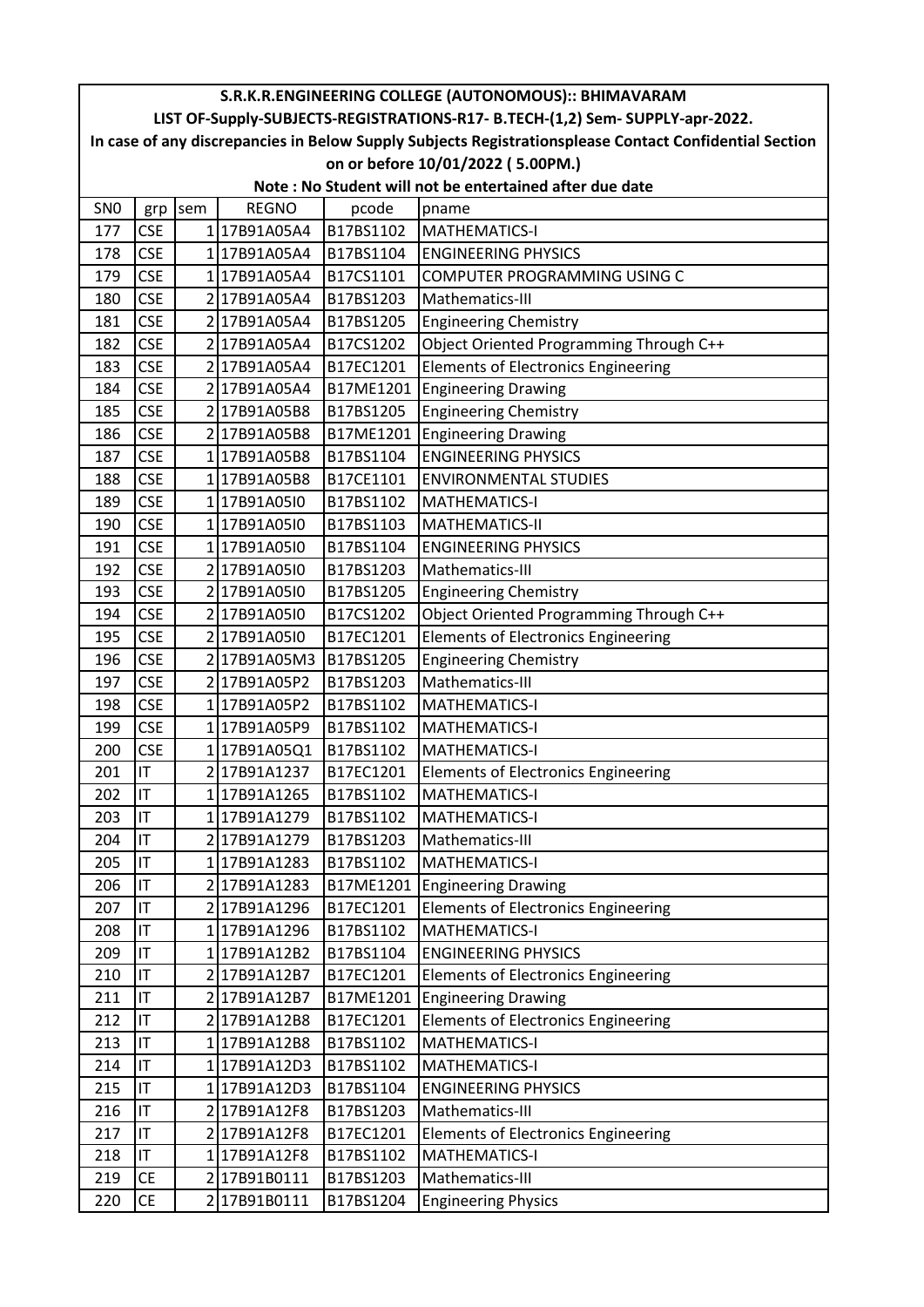| S.R.K.R.ENGINEERING COLLEGE (AUTONOMOUS):: BHIMAVARAM |                                                         |     |              |           |                                                                                                        |  |  |  |  |  |
|-------------------------------------------------------|---------------------------------------------------------|-----|--------------|-----------|--------------------------------------------------------------------------------------------------------|--|--|--|--|--|
|                                                       |                                                         |     |              |           | LIST OF-Supply-SUBJECTS-REGISTRATIONS-R17- B.TECH-(1,2) Sem- SUPPLY-apr-2022.                          |  |  |  |  |  |
|                                                       |                                                         |     |              |           | In case of any discrepancies in Below Supply Subjects Registrationsplease Contact Confidential Section |  |  |  |  |  |
| on or before 10/01/2022 (5.00PM.)                     |                                                         |     |              |           |                                                                                                        |  |  |  |  |  |
|                                                       | Note: No Student will not be entertained after due date |     |              |           |                                                                                                        |  |  |  |  |  |
| SN <sub>0</sub>                                       | grp                                                     | sem | <b>REGNO</b> | pcode     | pname                                                                                                  |  |  |  |  |  |
| 221                                                   | <b>CE</b>                                               |     | 217B91B0112  | B17BS1204 | <b>Engineering Physics</b>                                                                             |  |  |  |  |  |
| 222                                                   | <b>CE</b>                                               |     | 2 17B91B0115 | B17BS1204 | <b>Engineering Physics</b>                                                                             |  |  |  |  |  |
| 223                                                   | <b>CE</b>                                               |     | 2 17B91B0117 | B17CS1201 | <b>Computer Programming Using C</b>                                                                    |  |  |  |  |  |
| 224                                                   | <b>CE</b>                                               |     | 1 17B91B0117 | B17BS1102 | <b>MATHEMATICS-I</b>                                                                                   |  |  |  |  |  |
| 225                                                   | <b>CE</b>                                               |     | 217B91B0127  | B17BS1204 | <b>Engineering Physics</b>                                                                             |  |  |  |  |  |
| 226                                                   | <b>CE</b>                                               |     | 117B91B0146  | B17BS1102 | <b>MATHEMATICS-I</b>                                                                                   |  |  |  |  |  |
| 227                                                   | <b>CE</b>                                               |     | 217B91B0159  | B17BS1204 | <b>Engineering Physics</b>                                                                             |  |  |  |  |  |
| 228                                                   | <b>CSE</b>                                              |     | 2 17B91B0525 | B17BS1205 | <b>Engineering Chemistry</b>                                                                           |  |  |  |  |  |
| 229                                                   | <b>CSE</b>                                              |     | 217B91B0525  | B17EC1201 | Elements of Electronics Engineering                                                                    |  |  |  |  |  |
| 230                                                   | <b>CSE</b>                                              |     | 217B91B0525  | B17CS1202 | Object Oriented Programming Through C++                                                                |  |  |  |  |  |
| 231                                                   | <b>CSE</b>                                              |     | 2 17B91B0538 | B17BS1205 | <b>Engineering Chemistry</b>                                                                           |  |  |  |  |  |
| 232                                                   | <b>CSE</b>                                              |     | 117B91B0539  | B17BS1104 | <b>ENGINEERING PHYSICS</b>                                                                             |  |  |  |  |  |
| 233                                                   | <b>CSE</b>                                              |     | 217B91B0539  | B17BS1205 | <b>Engineering Chemistry</b>                                                                           |  |  |  |  |  |
| 234                                                   | <b>CSE</b>                                              |     | 217B91B0539  | B17EC1201 | Elements of Electronics Engineering                                                                    |  |  |  |  |  |
| 235                                                   | <b>CE</b>                                               |     | 2 18B91A0101 | B17BS1204 | <b>Engineering Physics</b>                                                                             |  |  |  |  |  |
| 236                                                   | <b>CE</b>                                               |     | 118B91A0102  | B17ME1101 | <b>ENGINEERING MECHANICS</b>                                                                           |  |  |  |  |  |
| 237                                                   | <b>CE</b>                                               |     | 218B91A0112  | B17CS1201 | <b>Computer Programming Using C</b>                                                                    |  |  |  |  |  |
| 238                                                   | <b>CE</b>                                               |     | 2 18B91A0116 | B17BS1202 | Mathematics-II                                                                                         |  |  |  |  |  |
| 239                                                   | <b>CE</b>                                               |     | 2 18B91A0118 | B17BS1204 | <b>Engineering Physics</b>                                                                             |  |  |  |  |  |
| 240                                                   | <b>CE</b>                                               |     | 218B91A0118  | B17CE1201 | <b>Building Materials and Construction</b>                                                             |  |  |  |  |  |
| 241                                                   | <b>CE</b>                                               |     | 2 18B91A0118 | B17CS1201 | <b>Computer Programming Using C</b>                                                                    |  |  |  |  |  |
| 242                                                   | <b>CE</b>                                               |     | 118B91A0118  | B17BS1102 | <b>MATHEMATICS-I</b>                                                                                   |  |  |  |  |  |
| 243                                                   | <b>CE</b>                                               |     | 1 18B91A0118 | B17BS1105 | <b>ENGINEERING CHEMISTRY</b>                                                                           |  |  |  |  |  |
| 244                                                   | <b>CE</b>                                               |     | 118B91A0118  |           | <b>B17ME1101 ENGINEERING MECHANICS</b>                                                                 |  |  |  |  |  |
| 245                                                   | <b>CE</b>                                               |     | 118B91A0118  |           | B17ME1102 ENGINEERING DRAWING                                                                          |  |  |  |  |  |
| 246                                                   | <b>CE</b>                                               |     | 1 18B91A0124 | B17BS1102 | MATHEMATICS-I                                                                                          |  |  |  |  |  |
| 247                                                   | <b>CE</b>                                               |     | 118B91A0124  | B17BS1105 | <b>ENGINEERING CHEMISTRY</b>                                                                           |  |  |  |  |  |
| 248                                                   | <b>CE</b>                                               |     | 118B91A0124  | B17ME1101 | <b>ENGINEERING MECHANICS</b>                                                                           |  |  |  |  |  |
| 249                                                   | <b>CE</b>                                               |     | 2 18B91A0124 | B17BS1202 | Mathematics-II                                                                                         |  |  |  |  |  |
| 250                                                   | <b>CE</b>                                               |     | 2 18B91A0124 | B17BS1204 | <b>Engineering Physics</b>                                                                             |  |  |  |  |  |
| 251                                                   | <b>CE</b>                                               |     | 218B91A0124  | B17CE1201 | <b>Building Materials and Construction</b>                                                             |  |  |  |  |  |
| 252                                                   | <b>CE</b>                                               |     | 218B91A0124  | B17CS1201 | <b>Computer Programming Using C</b>                                                                    |  |  |  |  |  |
| 253                                                   | <b>CE</b>                                               |     | 2 18B91A0132 | B17BS1204 | <b>Engineering Physics</b>                                                                             |  |  |  |  |  |
| 254                                                   | <b>CE</b>                                               |     | 218B91A0133  | B17BS1204 | <b>Engineering Physics</b>                                                                             |  |  |  |  |  |
| 255                                                   | <b>CE</b>                                               |     | 2 18B91A0133 | B17CE1201 | <b>Building Materials and Construction</b>                                                             |  |  |  |  |  |
| 256                                                   | <b>CE</b>                                               |     | 2 18B91A0133 | B17CS1201 | <b>Computer Programming Using C</b>                                                                    |  |  |  |  |  |
| 257                                                   | <b>CE</b>                                               |     | 118B91A0133  | B17BS1102 | <b>MATHEMATICS-I</b>                                                                                   |  |  |  |  |  |
| 258                                                   | <b>CE</b>                                               |     | 1 18B91A0133 | B17BS1105 | <b>ENGINEERING CHEMISTRY</b>                                                                           |  |  |  |  |  |
| 259                                                   | <b>CE</b>                                               |     | 1 18B91A0133 | B17ME1101 | <b>ENGINEERING MECHANICS</b>                                                                           |  |  |  |  |  |
| 260                                                   | <b>CE</b>                                               |     | 1 18B91A0133 | B17ME1102 | <b>ENGINEERING DRAWING</b>                                                                             |  |  |  |  |  |
| 261                                                   | <b>CE</b>                                               |     | 2 18B91A0143 | B17BS1203 | Mathematics-III                                                                                        |  |  |  |  |  |
| 262                                                   | <b>CE</b>                                               |     | 218B91A0143  | B17BS1204 | <b>Engineering Physics</b>                                                                             |  |  |  |  |  |
| 263                                                   | <b>CE</b>                                               |     | 2 18B91A0143 | B17CE1201 | <b>Building Materials and Construction</b>                                                             |  |  |  |  |  |
| 264                                                   | <b>CE</b>                                               |     | 2 18B91A0143 | B17CS1201 | <b>Computer Programming Using C</b>                                                                    |  |  |  |  |  |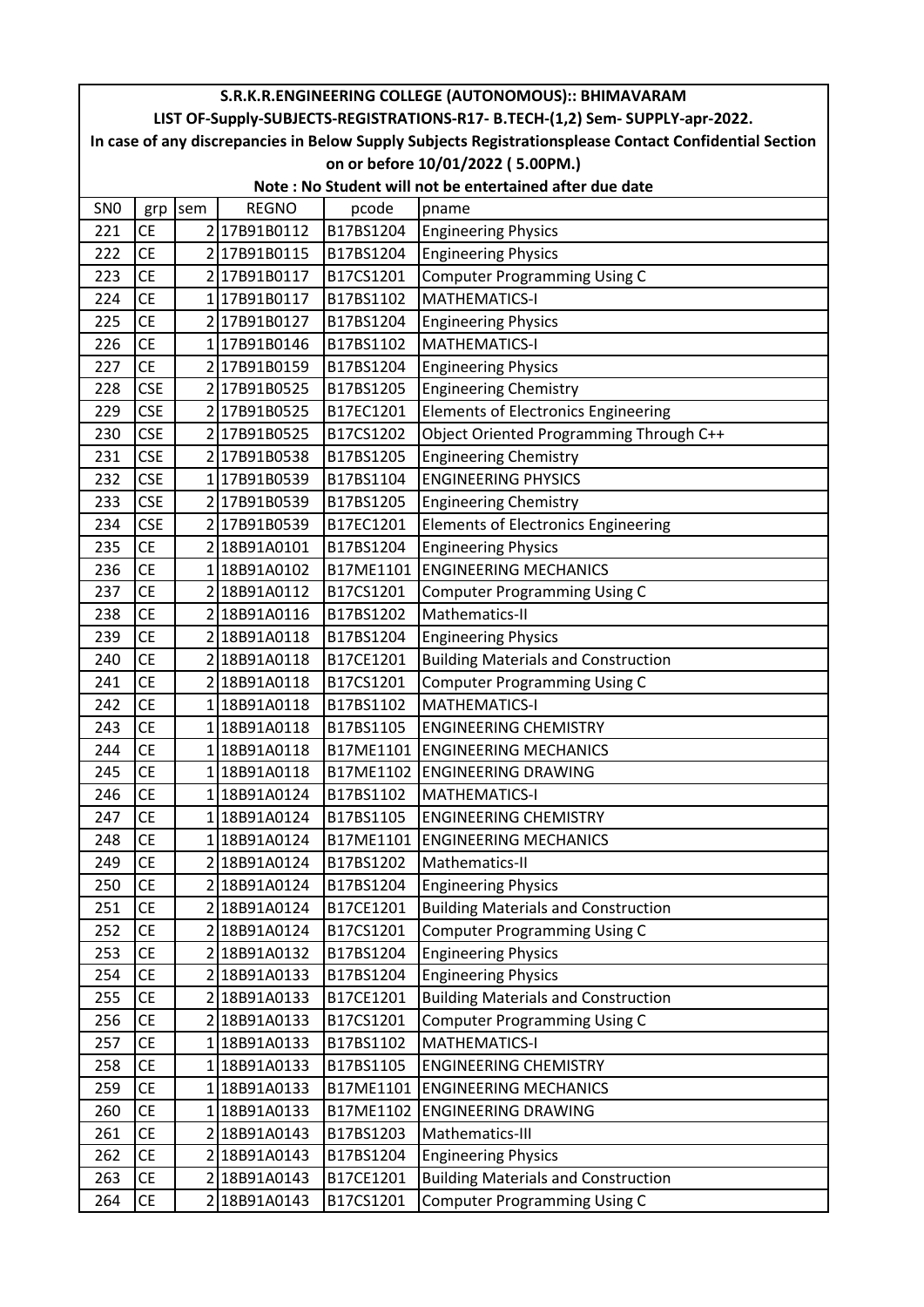| S.R.K.R.ENGINEERING COLLEGE (AUTONOMOUS):: BHIMAVARAM   |           |     |              |           |                                                                                                        |  |  |  |  |
|---------------------------------------------------------|-----------|-----|--------------|-----------|--------------------------------------------------------------------------------------------------------|--|--|--|--|
|                                                         |           |     |              |           | LIST OF-Supply-SUBJECTS-REGISTRATIONS-R17- B.TECH-(1,2) Sem- SUPPLY-apr-2022.                          |  |  |  |  |
|                                                         |           |     |              |           | In case of any discrepancies in Below Supply Subjects Registrationsplease Contact Confidential Section |  |  |  |  |
| on or before 10/01/2022 (5.00PM.)                       |           |     |              |           |                                                                                                        |  |  |  |  |
| Note: No Student will not be entertained after due date |           |     |              |           |                                                                                                        |  |  |  |  |
| SN <sub>0</sub>                                         | grp       | sem | <b>REGNO</b> | pcode     | pname                                                                                                  |  |  |  |  |
| 265                                                     | <b>CE</b> |     | 2 18B91A0149 | B17BS1204 | <b>Engineering Physics</b>                                                                             |  |  |  |  |
| 266                                                     | <b>CE</b> |     | 1 18B91A0149 | B17BS1102 | MATHEMATICS-I                                                                                          |  |  |  |  |
| 267                                                     | <b>CE</b> |     | 118B91A0149  |           | <b>B17ME1101 ENGINEERING MECHANICS</b>                                                                 |  |  |  |  |
| 268                                                     | <b>CE</b> |     | 1 18B91A0150 |           | B17ME1101 ENGINEERING MECHANICS                                                                        |  |  |  |  |
| 269                                                     | <b>CE</b> |     | 1 18B91A0151 | B17BS1102 | <b>MATHEMATICS-I</b>                                                                                   |  |  |  |  |
| 270                                                     | <b>CE</b> |     | 2 18B91A0153 | B17BS1204 | <b>Engineering Physics</b>                                                                             |  |  |  |  |
| 271                                                     | <b>CE</b> |     | 2 18B91A0153 | B17CS1201 | <b>Computer Programming Using C</b>                                                                    |  |  |  |  |
| 272                                                     | <b>CE</b> |     | 2 18B91A0158 | B17BS1204 | <b>Engineering Physics</b>                                                                             |  |  |  |  |
| 273                                                     | <b>CE</b> |     | 2 18B91A0158 | B17CS1201 | <b>Computer Programming Using C</b>                                                                    |  |  |  |  |
| 274                                                     | <b>CE</b> |     | 118B91A0160  | B17ME1101 | <b>ENGINEERING MECHANICS</b>                                                                           |  |  |  |  |
| 275                                                     | <b>CE</b> |     | 2 18B91A0171 | B17CS1201 | <b>Computer Programming Using C</b>                                                                    |  |  |  |  |
| 276                                                     | <b>CE</b> |     | 2 18B91A0172 | B17BS1204 | <b>Engineering Physics</b>                                                                             |  |  |  |  |
| 277                                                     | <b>CE</b> |     | 218B91A0172  | B17CS1201 | <b>Computer Programming Using C</b>                                                                    |  |  |  |  |
| 278                                                     | <b>CE</b> |     | 218B91A0173  | B17BS1202 | Mathematics-II                                                                                         |  |  |  |  |
| 279                                                     | <b>CE</b> |     | 2 18B91A0173 | B17BS1204 | <b>Engineering Physics</b>                                                                             |  |  |  |  |
| 280                                                     | <b>CE</b> |     | 2 18B91A0173 | B17CE1201 | <b>Building Materials and Construction</b>                                                             |  |  |  |  |
| 281                                                     | <b>CE</b> |     | 2 18B91A0173 | B17CS1201 | <b>Computer Programming Using C</b>                                                                    |  |  |  |  |
| 282                                                     | <b>CE</b> |     | 1 18B91A0173 | B17BS1105 | <b>ENGINEERING CHEMISTRY</b>                                                                           |  |  |  |  |
| 283                                                     | <b>CE</b> |     | 118B91A0173  | B17ME1101 | <b>ENGINEERING MECHANICS</b>                                                                           |  |  |  |  |
| 284                                                     | <b>CE</b> |     | 118B91A0173  | B17ME1102 | <b>ENGINEERING DRAWING</b>                                                                             |  |  |  |  |
| 285                                                     | <b>CE</b> |     | 118B91A0177  | B17CE1101 | <b>ENVIRONMENTAL STUDIES</b>                                                                           |  |  |  |  |
| 286                                                     | <b>CE</b> |     | 2 18B91A0177 | B17CE1201 | <b>Building Materials and Construction</b>                                                             |  |  |  |  |
| 287                                                     | <b>CE</b> |     | 2 18B91A0177 | B17CS1201 | <b>Computer Programming Using C</b>                                                                    |  |  |  |  |
| 288                                                     | <b>CE</b> |     | 218B91A0178  | B17BS1204 | <b>Engineering Physics</b>                                                                             |  |  |  |  |
| 289                                                     | <b>CE</b> |     | 1 18B91A0178 | B17BS1102 | <b>MATHEMATICS-I</b>                                                                                   |  |  |  |  |
| 290                                                     | <b>CE</b> |     | 118B91A0181  | B17BS1105 | <b>ENGINEERING CHEMISTRY</b>                                                                           |  |  |  |  |
| 291                                                     | <b>CE</b> |     | 2 18B91A0181 | B17BS1203 | Mathematics-III                                                                                        |  |  |  |  |
| 292                                                     | <b>CE</b> |     | 2 18B91A0181 | B17BS1204 | <b>Engineering Physics</b>                                                                             |  |  |  |  |
| 293                                                     | <b>CE</b> |     | 2 18B91A0181 | B17CS1201 | <b>Computer Programming Using C</b>                                                                    |  |  |  |  |
| 294                                                     | <b>CE</b> |     | 2 18B91A0183 | B17BS1204 | <b>Engineering Physics</b>                                                                             |  |  |  |  |
| 295                                                     | <b>CE</b> |     | 218B91A0187  | B17BS1204 | <b>Engineering Physics</b>                                                                             |  |  |  |  |
| 296                                                     | <b>CE</b> |     | 2 18B91A0192 | B17BS1204 | <b>Engineering Physics</b>                                                                             |  |  |  |  |
| 297                                                     | <b>CE</b> |     | 2 18B91A0192 | B17CS1201 | <b>Computer Programming Using C</b>                                                                    |  |  |  |  |
| 298                                                     | <b>CE</b> |     | 1 18B91A0192 | B17CE1101 | <b>ENVIRONMENTAL STUDIES</b>                                                                           |  |  |  |  |
| 299                                                     | <b>CE</b> |     | 1 18B91A0195 | B17ME1101 | <b>ENGINEERING MECHANICS</b>                                                                           |  |  |  |  |
| 300                                                     | <b>CE</b> |     | 218B91A0196  | B17CS1201 | <b>Computer Programming Using C</b>                                                                    |  |  |  |  |
| 301                                                     | <b>CE</b> |     | 2 18B91A0197 | B17CS1201 | <b>Computer Programming Using C</b>                                                                    |  |  |  |  |
| 302                                                     | <b>CE</b> |     | 1 18B91A0197 | B17BS1105 | <b>ENGINEERING CHEMISTRY</b>                                                                           |  |  |  |  |
| 303                                                     | <b>CE</b> |     | 1 18B91A0199 | B17ME1101 | <b>ENGINEERING MECHANICS</b>                                                                           |  |  |  |  |
| 304                                                     | <b>CE</b> |     | 218B91A0199  | B17BS1204 | <b>Engineering Physics</b>                                                                             |  |  |  |  |
| 305                                                     | <b>CE</b> |     | 2 18B91A0199 | B17CS1201 | <b>Computer Programming Using C</b>                                                                    |  |  |  |  |
| 306                                                     | <b>CE</b> |     | 2 18B91A01A2 | B17BS1204 | <b>Engineering Physics</b>                                                                             |  |  |  |  |
| 307                                                     | <b>CE</b> |     | 2 18B91A01A2 | B17CS1201 | <b>Computer Programming Using C</b>                                                                    |  |  |  |  |
| 308                                                     | <b>CE</b> |     | 118B91A01A2  | B17ME1102 | <b>ENGINEERING DRAWING</b>                                                                             |  |  |  |  |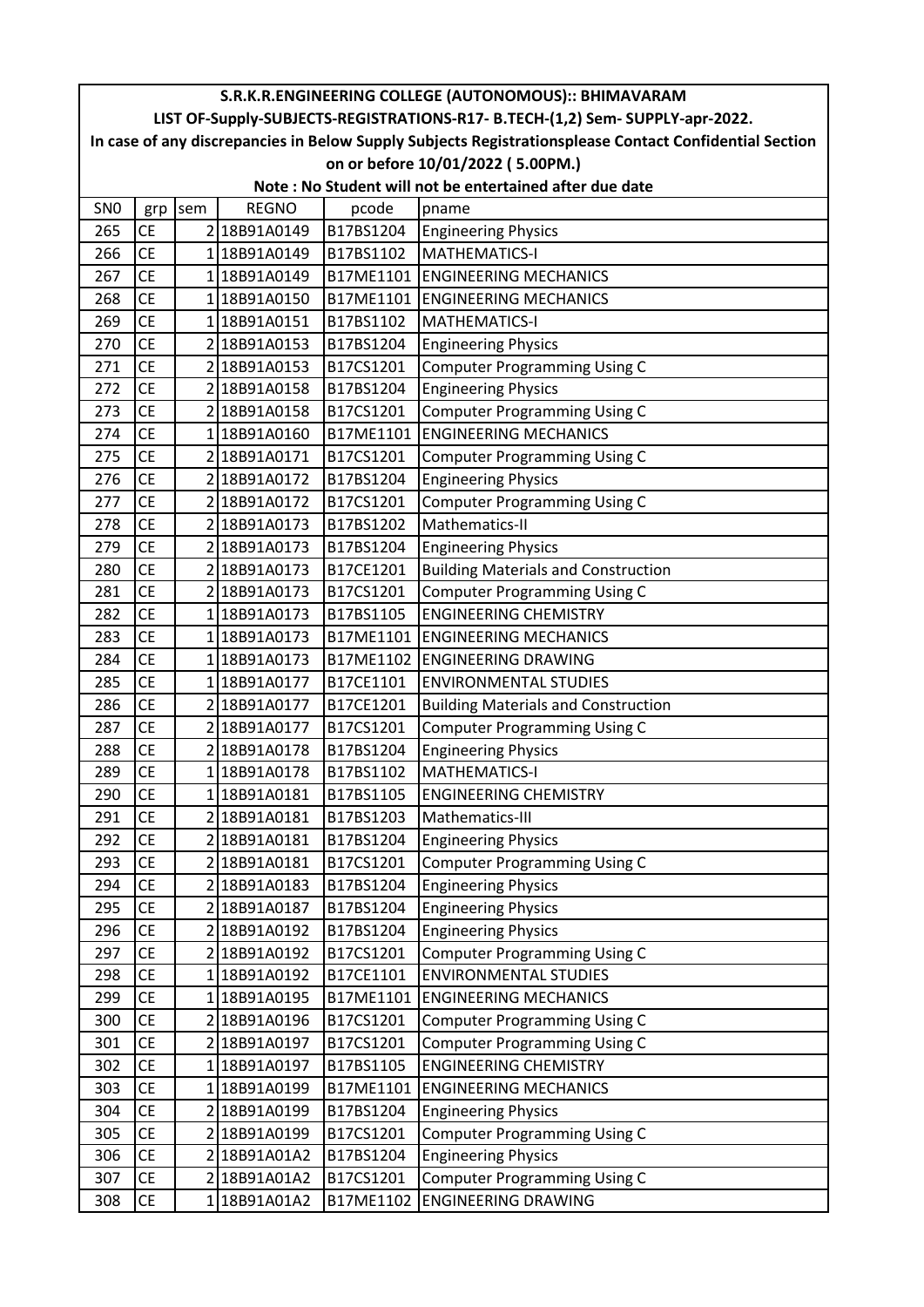| S.R.K.R.ENGINEERING COLLEGE (AUTONOMOUS):: BHIMAVARAM   |                                                                                                        |     |              |           |                                                                               |  |  |  |  |
|---------------------------------------------------------|--------------------------------------------------------------------------------------------------------|-----|--------------|-----------|-------------------------------------------------------------------------------|--|--|--|--|
|                                                         |                                                                                                        |     |              |           | LIST OF-Supply-SUBJECTS-REGISTRATIONS-R17- B.TECH-(1,2) Sem- SUPPLY-apr-2022. |  |  |  |  |
|                                                         | In case of any discrepancies in Below Supply Subjects Registrationsplease Contact Confidential Section |     |              |           |                                                                               |  |  |  |  |
| on or before 10/01/2022 (5.00PM.)                       |                                                                                                        |     |              |           |                                                                               |  |  |  |  |
| Note: No Student will not be entertained after due date |                                                                                                        |     |              |           |                                                                               |  |  |  |  |
| SN <sub>0</sub>                                         | grp                                                                                                    | sem | <b>REGNO</b> | pcode     | pname                                                                         |  |  |  |  |
| 309                                                     | <b>CE</b>                                                                                              |     | 1 18B91A01A5 | B17ME1101 | <b>ENGINEERING MECHANICS</b>                                                  |  |  |  |  |
| 310                                                     | <b>CE</b>                                                                                              |     | 2 18B91A01A7 | B17CS1201 | <b>Computer Programming Using C</b>                                           |  |  |  |  |
| 311                                                     | <b>CE</b>                                                                                              |     | 2 18B91A01B7 | B17BS1204 | <b>Engineering Physics</b>                                                    |  |  |  |  |
| 312                                                     | <b>CE</b>                                                                                              |     | 2 18B91A01C9 | B17BS1203 | Mathematics-III                                                               |  |  |  |  |
| 313                                                     | <b>CE</b>                                                                                              |     | 2 18B91A01C9 | B17BS1202 | Mathematics-II                                                                |  |  |  |  |
| 314                                                     | <b>CE</b>                                                                                              |     | 2 18B91A01C9 | B17BS1204 | <b>Engineering Physics</b>                                                    |  |  |  |  |
| 315                                                     | <b>CE</b>                                                                                              |     | 2 18B91A01C9 | B17CE1201 | <b>Building Materials and Construction</b>                                    |  |  |  |  |
| 316                                                     | <b>CE</b>                                                                                              |     | 2 18B91A01C9 | B17CS1201 | <b>Computer Programming Using C</b>                                           |  |  |  |  |
| 317                                                     | <b>CE</b>                                                                                              |     | 2 18B91A01C9 | B17BS1206 | <b>Engineering Physics Lab</b>                                                |  |  |  |  |
| 318                                                     | <b>CE</b>                                                                                              |     | 218B91A01C9  | B17CS1204 | C Programming Lab                                                             |  |  |  |  |
| 319                                                     | <b>CE</b>                                                                                              |     | 118B91A01C9  | B17BS1102 | <b>MATHEMATICS-I</b>                                                          |  |  |  |  |
| 320                                                     | <b>CE</b>                                                                                              |     | 118B91A01C9  | B17ME1101 | <b>ENGINEERING MECHANICS</b>                                                  |  |  |  |  |
| 321                                                     | <b>CE</b>                                                                                              |     | 118B91A01C9  | B17ME1102 | <b>ENGINEERING DRAWING</b>                                                    |  |  |  |  |
| 322                                                     | <b>CE</b>                                                                                              |     | 118B91A01D0  | B17BS1105 | <b>ENGINEERING CHEMISTRY</b>                                                  |  |  |  |  |
| 323                                                     | <b>CE</b>                                                                                              |     | 1 18B91A01D0 | B17ME1102 | <b>ENGINEERING DRAWING</b>                                                    |  |  |  |  |
| 324                                                     | <b>CE</b>                                                                                              |     | 2 18B91A01D0 | B17BS1202 | Mathematics-II                                                                |  |  |  |  |
| 325                                                     | <b>CE</b>                                                                                              |     | 2 18B91A01D0 | B17BS1204 | <b>Engineering Physics</b>                                                    |  |  |  |  |
| 326                                                     | <b>CE</b>                                                                                              |     | 2 18B91A01D6 | B17BS1204 | <b>Engineering Physics</b>                                                    |  |  |  |  |
| 327                                                     | <b>CE</b>                                                                                              |     | 1 18B91A01D6 | B17BS1102 | <b>MATHEMATICS-I</b>                                                          |  |  |  |  |
| 328                                                     | <b>CE</b>                                                                                              |     | 1 18B91A01F7 | B17BS1105 | <b>ENGINEERING CHEMISTRY</b>                                                  |  |  |  |  |
| 329                                                     | <b>CE</b>                                                                                              |     | 2 18B91A01F7 | B17BS1204 | <b>Engineering Physics</b>                                                    |  |  |  |  |
| 330                                                     | <b>CE</b>                                                                                              |     | 2 18B91A01F7 | B17CE1201 | <b>Building Materials and Construction</b>                                    |  |  |  |  |
| 331                                                     | <b>CE</b>                                                                                              |     | 2 18B91A01F7 | B17CS1201 | <b>Computer Programming Using C</b>                                           |  |  |  |  |
| 332                                                     | <b>CE</b>                                                                                              |     | 2 18B91A01G7 | B17BS1203 | Mathematics-III                                                               |  |  |  |  |
| 333                                                     | <b>CE</b>                                                                                              |     | 1 18B91A01G7 | B17BS1102 | <b>MATHEMATICS-I</b>                                                          |  |  |  |  |
| 334                                                     | <b>CE</b>                                                                                              |     | 2 18B91A01G9 | B17BS1204 | <b>Engineering Physics</b>                                                    |  |  |  |  |
| 335                                                     | <b>CE</b>                                                                                              |     | 2 18B91A01H1 | B17CS1201 | <b>Computer Programming Using C</b>                                           |  |  |  |  |
| 336                                                     | <b>CE</b>                                                                                              |     | 2 18B91A01H4 | B17BS1203 | Mathematics-III                                                               |  |  |  |  |
| 337                                                     | <b>CE</b>                                                                                              |     | 2 18B91A01H4 | B17BS1202 | Mathematics-II                                                                |  |  |  |  |
| 338                                                     | <b>CE</b>                                                                                              |     | 2 18B91A01H4 | B17BS1204 | <b>Engineering Physics</b>                                                    |  |  |  |  |
| 339                                                     | <b>CE</b>                                                                                              |     | 2 18B91A01H4 | B17CE1201 | <b>Building Materials and Construction</b>                                    |  |  |  |  |
| 340                                                     | <b>CE</b>                                                                                              |     | 2 18B91A01H4 | B17CS1201 | <b>Computer Programming Using C</b>                                           |  |  |  |  |
| 341                                                     | <b>CE</b>                                                                                              |     | 1 18B91A01H4 | B17BS1105 | <b>ENGINEERING CHEMISTRY</b>                                                  |  |  |  |  |
| 342                                                     | EEE                                                                                                    |     | 118B91A0224  | B17BS1102 | MATHEMATICS-I                                                                 |  |  |  |  |
| 343                                                     | EEE                                                                                                    |     | 2 18B91A0224 | B17BS1203 | Mathematics-III                                                               |  |  |  |  |
| 344                                                     | EEE                                                                                                    |     | 218B91A0226  | B17BS1203 | Mathematics-III                                                               |  |  |  |  |
| 345                                                     | <b>EEE</b>                                                                                             |     | 2 18B91A0226 | B17CS1201 | <b>Computer Programming Using C</b>                                           |  |  |  |  |
| 346                                                     | EEE                                                                                                    |     | 1 18B91A0226 | B17BS1102 | <b>MATHEMATICS-I</b>                                                          |  |  |  |  |
| 347                                                     | <b>EEE</b>                                                                                             |     | 118B91A0227  | B17BS1102 | MATHEMATICS-I                                                                 |  |  |  |  |
| 348                                                     | EEE                                                                                                    |     | 2 18B91A0227 | B17BS1203 | Mathematics-III                                                               |  |  |  |  |
| 349                                                     | EEE                                                                                                    |     | 2 18B91A0227 | B17EE1201 | <b>Circuit Theory</b>                                                         |  |  |  |  |
| 350                                                     | <b>EEE</b>                                                                                             |     | 2 18B91A0227 | B17CS1201 | <b>Computer Programming Using C</b>                                           |  |  |  |  |
| 351                                                     | <b>EEE</b>                                                                                             |     | 2 18B91A0232 | B17CS1201 | <b>Computer Programming Using C</b>                                           |  |  |  |  |
| 352                                                     | <b>EEE</b>                                                                                             |     | 2 18B91A0234 | B17EE1201 | Circuit Theory                                                                |  |  |  |  |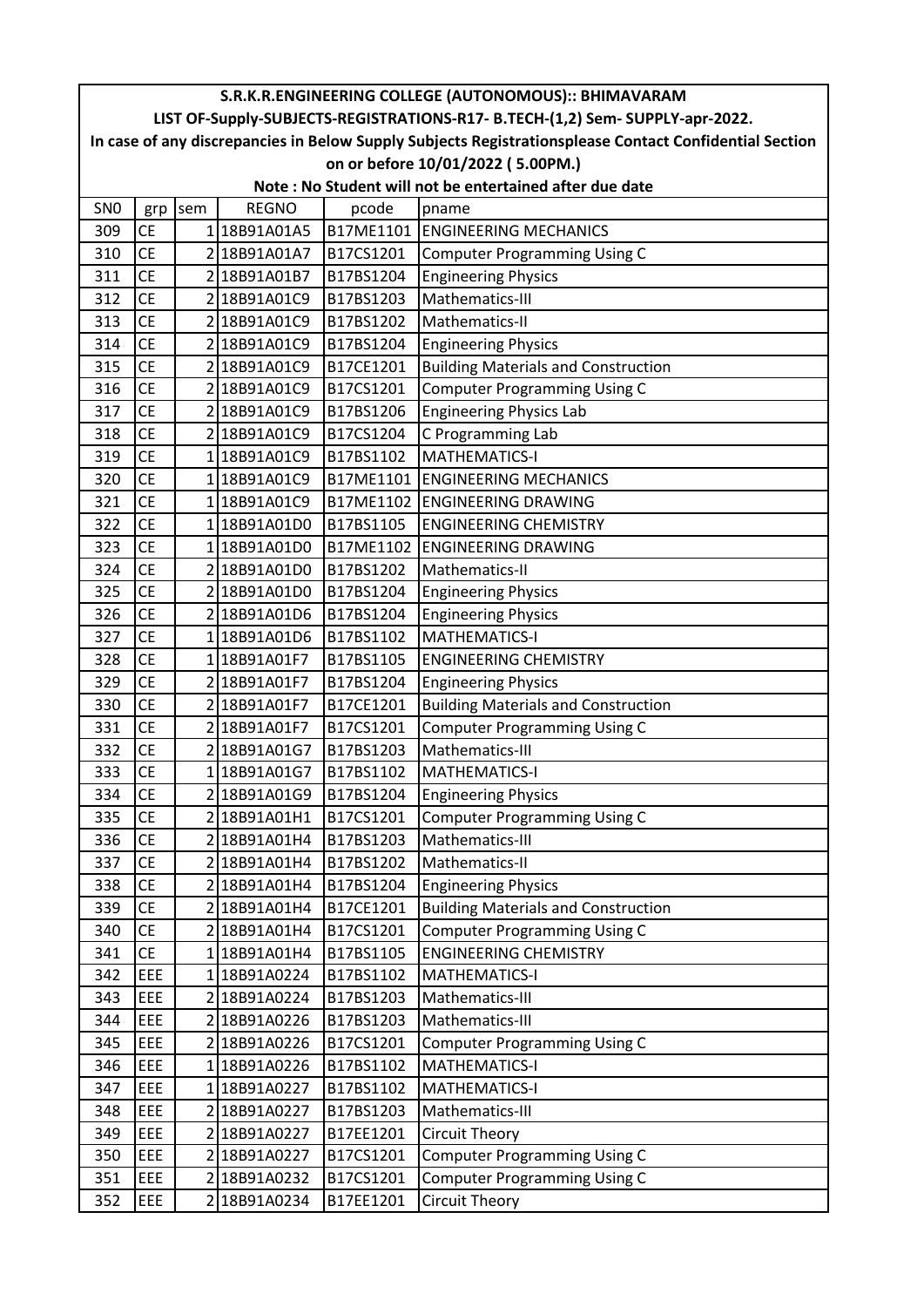| S.R.K.R.ENGINEERING COLLEGE (AUTONOMOUS):: BHIMAVARAM   |                                                                                                        |     |                      |           |                                                                               |  |  |  |  |  |
|---------------------------------------------------------|--------------------------------------------------------------------------------------------------------|-----|----------------------|-----------|-------------------------------------------------------------------------------|--|--|--|--|--|
|                                                         |                                                                                                        |     |                      |           | LIST OF-Supply-SUBJECTS-REGISTRATIONS-R17- B.TECH-(1,2) Sem- SUPPLY-apr-2022. |  |  |  |  |  |
|                                                         | In case of any discrepancies in Below Supply Subjects Registrationsplease Contact Confidential Section |     |                      |           |                                                                               |  |  |  |  |  |
| on or before 10/01/2022 (5.00PM.)                       |                                                                                                        |     |                      |           |                                                                               |  |  |  |  |  |
| Note: No Student will not be entertained after due date |                                                                                                        |     |                      |           |                                                                               |  |  |  |  |  |
| SN <sub>0</sub>                                         | grp                                                                                                    | sem | <b>REGNO</b>         | pcode     | pname                                                                         |  |  |  |  |  |
| 353                                                     | <b>EEE</b>                                                                                             |     | 2 18B91A0234         | B17CS1201 | <b>Computer Programming Using C</b>                                           |  |  |  |  |  |
| 354                                                     | <b>EEE</b>                                                                                             |     | 118B91A0234          | B17BS1102 | <b>MATHEMATICS-I</b>                                                          |  |  |  |  |  |
| 355                                                     | <b>EEE</b>                                                                                             |     | 118B91A0234          | B17ME1101 | <b>ENGINEERING MECHANICS</b>                                                  |  |  |  |  |  |
| 356                                                     | EEE                                                                                                    |     | 1 18B91A0244         | B17BS1105 | <b>ENGINEERING CHEMISTRY</b>                                                  |  |  |  |  |  |
| 357                                                     | EEE                                                                                                    |     | 118B91A0264          | B17ME1101 | <b>ENGINEERING MECHANICS</b>                                                  |  |  |  |  |  |
| 358                                                     | <b>EEE</b>                                                                                             |     | 2 18B91A0264         | B17BS1204 | <b>Engineering Physics</b>                                                    |  |  |  |  |  |
| 359                                                     | EEE                                                                                                    |     | 2 18B91A0264         | B17EE1201 | Circuit Theory                                                                |  |  |  |  |  |
| 360                                                     | EEE                                                                                                    |     | 218B91A0277          | B17BS1203 | Mathematics-III                                                               |  |  |  |  |  |
| 361                                                     | EEE                                                                                                    |     | 2 18B91A0277         | B17CS1201 | <b>Computer Programming Using C</b>                                           |  |  |  |  |  |
| 362                                                     | EEE                                                                                                    |     | 2 18B91A0284         | B17EE1201 | Circuit Theory                                                                |  |  |  |  |  |
| 363                                                     | EEE                                                                                                    |     | 2 18B91A0284         | B17CS1201 | <b>Computer Programming Using C</b>                                           |  |  |  |  |  |
| 364                                                     | EEE                                                                                                    |     | 118B91A0284          | B17BS1102 | <b>MATHEMATICS-I</b>                                                          |  |  |  |  |  |
| 365                                                     | <b>EEE</b>                                                                                             |     | 118B91A0284          | B17ME1101 | <b>ENGINEERING MECHANICS</b>                                                  |  |  |  |  |  |
| 366                                                     | <b>EEE</b>                                                                                             |     | 218B91A0291          | B17CS1201 | <b>Computer Programming Using C</b>                                           |  |  |  |  |  |
| 367                                                     | <b>EEE</b>                                                                                             |     | 2 18B91A0296         | B17BS1204 | <b>Engineering Physics</b>                                                    |  |  |  |  |  |
| 368                                                     | <b>EEE</b>                                                                                             |     | 2 18B91A0296         | B17EE1201 | <b>Circuit Theory</b>                                                         |  |  |  |  |  |
| 369                                                     | <b>EEE</b>                                                                                             |     | 2 18B91A0296         | B17CS1201 | <b>Computer Programming Using C</b>                                           |  |  |  |  |  |
| 370                                                     | <b>EEE</b>                                                                                             |     | 118B91A0296          | B17BS1102 | <b>MATHEMATICS-I</b>                                                          |  |  |  |  |  |
| 371                                                     | <b>EEE</b>                                                                                             |     | 118B91A0296          | B17ME1101 | <b>ENGINEERING MECHANICS</b>                                                  |  |  |  |  |  |
| 372                                                     | <b>EEE</b>                                                                                             |     | 118B91A0298          | B17BS1102 | <b>MATHEMATICS-I</b>                                                          |  |  |  |  |  |
| 373                                                     | EEE                                                                                                    |     | 218B91A0299          | B17EE1201 | <b>Circuit Theory</b>                                                         |  |  |  |  |  |
| 374                                                     | <b>EEE</b>                                                                                             |     | 2 18B91A02A0         | B17BS1204 | <b>Engineering Physics</b>                                                    |  |  |  |  |  |
| 375                                                     | EEE                                                                                                    |     | 2 18B91A02A4         | B17BS1204 | <b>Engineering Physics</b>                                                    |  |  |  |  |  |
| 376                                                     | <b>EEE</b>                                                                                             |     | 118B91A02A4          | B17ME1101 | <b>ENGINEERING MECHANICS</b>                                                  |  |  |  |  |  |
| 377                                                     | <b>EEE</b>                                                                                             |     | 118B91A02A4          |           | B17ME1102 ENGINEERING DRAWING                                                 |  |  |  |  |  |
| 378                                                     | EEE                                                                                                    |     | 1 18B91A02C3         | B17BS1102 | <b>MATHEMATICS-I</b>                                                          |  |  |  |  |  |
| 379                                                     | <b>EEE</b>                                                                                             |     | 118B91A02C3          | B17BS1105 | <b>ENGINEERING CHEMISTRY</b>                                                  |  |  |  |  |  |
| 380                                                     | EEE                                                                                                    |     | 118B91A02C3          | B17ME1101 | <b>ENGINEERING MECHANICS</b>                                                  |  |  |  |  |  |
| 381                                                     | EEE                                                                                                    |     | 1 18B91A02C3         | B17ME1102 | <b>ENGINEERING DRAWING</b>                                                    |  |  |  |  |  |
| 382                                                     | EEE                                                                                                    |     | 2 18B91A02C3         | B17EE1201 | <b>Circuit Theory</b>                                                         |  |  |  |  |  |
| 383                                                     | <b>EEE</b>                                                                                             |     | 2 18B91A02C3         | B17CS1201 | <b>Computer Programming Using C</b>                                           |  |  |  |  |  |
| 384                                                     | <b>EEE</b>                                                                                             |     | 2 18B91A02D5         | B17CS1201 | <b>Computer Programming Using C</b>                                           |  |  |  |  |  |
| 385                                                     | <b>EEE</b>                                                                                             |     | 2 18B91A02E6         | B17CS1201 | <b>Computer Programming Using C</b>                                           |  |  |  |  |  |
| 386                                                     | <b>EEE</b>                                                                                             |     | 2 18 B 9 1 A 0 2 G 6 | B17BS1204 | <b>Engineering Physics</b>                                                    |  |  |  |  |  |
| 387                                                     | EEE                                                                                                    |     | 118B91A02G6          | B17BS1102 | <b>MATHEMATICS-I</b>                                                          |  |  |  |  |  |
| 388                                                     | EEE                                                                                                    |     | 118B91A02G6          | B17BS1105 | <b>ENGINEERING CHEMISTRY</b>                                                  |  |  |  |  |  |
| 389                                                     | <b>EEE</b>                                                                                             |     | 1 18B91A02G6         | B17ME1102 | <b>ENGINEERING DRAWING</b>                                                    |  |  |  |  |  |
| 390                                                     | <b>EEE</b>                                                                                             |     | 1 18B91A02H3         | B17BS1102 | <b>MATHEMATICS-I</b>                                                          |  |  |  |  |  |
| 391                                                     | <b>EEE</b>                                                                                             |     | 2 18B91A0213         | B17BS1202 | Mathematics-II                                                                |  |  |  |  |  |
| 392                                                     | <b>EEE</b>                                                                                             |     | 2 18B91A02K9         | B17BS1203 | Mathematics-III                                                               |  |  |  |  |  |
| 393                                                     | <b>EEE</b>                                                                                             |     | 2 18B91A02K9         | B17BS1202 | Mathematics-II                                                                |  |  |  |  |  |
| 394                                                     | <b>EEE</b>                                                                                             |     | 2 18B91A02K9         | B17CS1201 | <b>Computer Programming Using C</b>                                           |  |  |  |  |  |
| 395                                                     | EEE                                                                                                    |     | 118B91A02K9          | B17BS1102 | <b>MATHEMATICS-I</b>                                                          |  |  |  |  |  |
| 396                                                     | <b>EEE</b>                                                                                             |     | 1 18B91A02L8         | B17ME1102 | <b>ENGINEERING DRAWING</b>                                                    |  |  |  |  |  |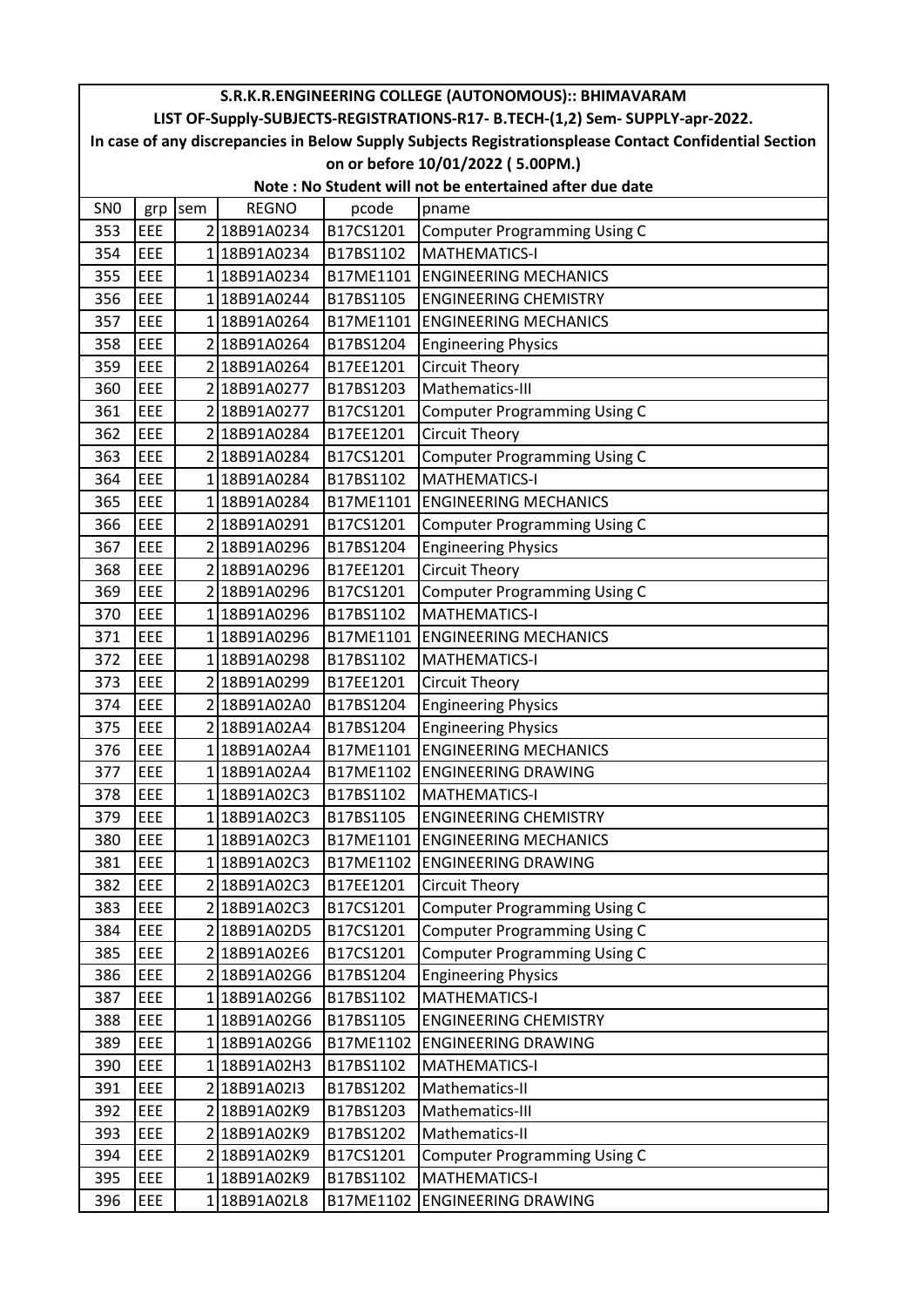| S.R.K.R.ENGINEERING COLLEGE (AUTONOMOUS):: BHIMAVARAM   |                                                                                                        |     |                        |           |                                                                               |  |  |  |  |
|---------------------------------------------------------|--------------------------------------------------------------------------------------------------------|-----|------------------------|-----------|-------------------------------------------------------------------------------|--|--|--|--|
|                                                         |                                                                                                        |     |                        |           | LIST OF-Supply-SUBJECTS-REGISTRATIONS-R17- B.TECH-(1,2) Sem- SUPPLY-apr-2022. |  |  |  |  |
|                                                         | In case of any discrepancies in Below Supply Subjects Registrationsplease Contact Confidential Section |     |                        |           |                                                                               |  |  |  |  |
| on or before 10/01/2022 (5.00PM.)                       |                                                                                                        |     |                        |           |                                                                               |  |  |  |  |
| Note: No Student will not be entertained after due date |                                                                                                        |     |                        |           |                                                                               |  |  |  |  |
| SN <sub>0</sub>                                         | grp                                                                                                    | sem | <b>REGNO</b>           | pcode     | pname                                                                         |  |  |  |  |
| 397                                                     | EEE                                                                                                    |     | 2 18B91A02L8           | B17CS1201 | <b>Computer Programming Using C</b>                                           |  |  |  |  |
| 398                                                     | EEE                                                                                                    |     | 1 18B91A02M2 B17BS1105 |           | <b>ENGINEERING CHEMISTRY</b>                                                  |  |  |  |  |
| 399                                                     | EEE                                                                                                    |     | 118B91A02M2            | B17ME1101 | <b>ENGINEERING MECHANICS</b>                                                  |  |  |  |  |
| 400                                                     | <b>EEE</b>                                                                                             |     | 2 18B91A02M2           | B17BS1204 | <b>Engineering Physics</b>                                                    |  |  |  |  |
| 401                                                     | EEE                                                                                                    |     | 2 18B91A02M2           | B17EE1201 | <b>Circuit Theory</b>                                                         |  |  |  |  |
| 402                                                     | EEE                                                                                                    |     | 2 18B91A02M2           | B17CS1201 | <b>Computer Programming Using C</b>                                           |  |  |  |  |
| 403                                                     | <b>MECI</b>                                                                                            |     | 1 18B91A0302           | B17ME1101 | <b>ENGINEERING MECHANICS</b>                                                  |  |  |  |  |
| 404                                                     | <b>MECH</b>                                                                                            |     | 118B91A0309            | B17ME1101 | <b>ENGINEERING MECHANICS</b>                                                  |  |  |  |  |
| 405                                                     | <b>MECI</b>                                                                                            |     | 218B91A0309            | B17BS1204 | <b>Engineering Physics</b>                                                    |  |  |  |  |
| 406                                                     | <b>MECI</b>                                                                                            |     | 2 18B91A0309           | B17EE1202 | <b>Basic Electrical and Electronics Engineering</b>                           |  |  |  |  |
| 407                                                     | <b>MECH</b>                                                                                            |     | 218B91A0319            | B17BS1204 | <b>Engineering Physics</b>                                                    |  |  |  |  |
| 408                                                     | <b>MECH</b>                                                                                            |     | 218B91A0328            | B17BS1203 | Mathematics-III                                                               |  |  |  |  |
| 409                                                     | <b>MECH</b>                                                                                            |     | 218B91A0328            | B17BS1202 | Mathematics-II                                                                |  |  |  |  |
| 410                                                     | <b>MECH</b>                                                                                            |     | 2 18B91A0328           | B17BS1204 | <b>Engineering Physics</b>                                                    |  |  |  |  |
| 411                                                     | <b>MECI</b>                                                                                            |     | 218B91A0328            | B17EE1202 | <b>Basic Electrical and Electronics Engineering</b>                           |  |  |  |  |
| 412                                                     | <b>MEC</b>                                                                                             |     | 2 18B91A0328           | B17CS1201 | <b>Computer Programming Using C</b>                                           |  |  |  |  |
| 413                                                     | <b>MECI</b>                                                                                            |     | 1 18B91A0328           | B17ME1102 | <b>ENGINEERING DRAWING</b>                                                    |  |  |  |  |
| 414                                                     | <b>MECH</b>                                                                                            |     | 2 18B91A0345           | B17BS1204 | <b>Engineering Physics</b>                                                    |  |  |  |  |
| 415                                                     | <b>MECH</b>                                                                                            |     | 2 18B91A0345           | B17CS1201 | <b>Computer Programming Using C</b>                                           |  |  |  |  |
| 416                                                     | <b>MECI</b>                                                                                            |     | 2 18B91A0346           | B17BS1204 | <b>Engineering Physics</b>                                                    |  |  |  |  |
| 417                                                     | <b>MECI</b>                                                                                            |     | 2 18B91A0346           | B17CS1201 | <b>Computer Programming Using C</b>                                           |  |  |  |  |
| 418                                                     | <b>MECI</b>                                                                                            |     | 118B91A0346            | B17BS1105 | <b>ENGINEERING CHEMISTRY</b>                                                  |  |  |  |  |
| 419                                                     | <b>MECI</b>                                                                                            |     | 118B91A0346            | B17ME1101 | <b>ENGINEERING MECHANICS</b>                                                  |  |  |  |  |
| 420                                                     | <b>MECH</b>                                                                                            |     | 118B91A0348            | B17ME1101 | <b>ENGINEERING MECHANICS</b>                                                  |  |  |  |  |
| 421                                                     | <b>MECH</b>                                                                                            |     | 1 18B91A0348           |           | B17ME1102 ENGINEERING DRAWING                                                 |  |  |  |  |
| 422                                                     | <b>MECH</b>                                                                                            |     | 2 18B91A0348           | B17BS1203 | Mathematics-III                                                               |  |  |  |  |
| 423                                                     | <b>MECH</b>                                                                                            |     | 218B91A0348            | B17BS1202 | Mathematics-II                                                                |  |  |  |  |
| 424                                                     | <b>MECH</b>                                                                                            |     | 2 18B91A0348           | B17BS1204 | <b>Engineering Physics</b>                                                    |  |  |  |  |
| 425                                                     | <b>MECH</b>                                                                                            |     | 2 18B91A0348           | B17EE1202 | <b>Basic Electrical and Electronics Engineering</b>                           |  |  |  |  |
| 426                                                     | <b>MECH</b>                                                                                            |     | 2 18B91A0348           | B17CS1201 | <b>Computer Programming Using C</b>                                           |  |  |  |  |
| 427                                                     | <b>MECH</b>                                                                                            |     | 2 18B91A0349           | B17CS1201 | <b>Computer Programming Using C</b>                                           |  |  |  |  |
| 428                                                     | <b>MECH</b>                                                                                            |     | 118B91A0349            | B17ME1101 | <b>ENGINEERING MECHANICS</b>                                                  |  |  |  |  |
| 429                                                     | <b>MECH</b>                                                                                            |     | 2 18B91A0355           | B17BS1204 | <b>Engineering Physics</b>                                                    |  |  |  |  |
| 430                                                     | <b>MECH</b>                                                                                            |     | 1 18B91A0360           | B17BS1102 | <b>MATHEMATICS-I</b>                                                          |  |  |  |  |
| 431                                                     | <b>MECH</b>                                                                                            |     | 118B91A0366            | B17BS1105 | <b>ENGINEERING CHEMISTRY</b>                                                  |  |  |  |  |
| 432                                                     | <b>MECI</b>                                                                                            |     | 1 18B91A0371           | B17ME1102 | <b>ENGINEERING DRAWING</b>                                                    |  |  |  |  |
| 433                                                     | <b>MECH</b>                                                                                            |     | 2 18B91A0371           | B17BS1202 | Mathematics-II                                                                |  |  |  |  |
| 434                                                     | <b>MECH</b>                                                                                            |     | 2 18B91A0371           | B17BS1204 | <b>Engineering Physics</b>                                                    |  |  |  |  |
| 435                                                     | <b>MECH</b>                                                                                            |     | 2 18B91A0372           | B17BS1202 | Mathematics-II                                                                |  |  |  |  |
| 436                                                     | <b>MECH</b>                                                                                            |     | 2 18B91A0372           | B17BS1204 | <b>Engineering Physics</b>                                                    |  |  |  |  |
| 437                                                     | <b>MECH</b>                                                                                            |     | 2 18B91A0372           | B17EE1202 | <b>Basic Electrical and Electronics Engineering</b>                           |  |  |  |  |
| 438                                                     | <b>MECH</b>                                                                                            |     | 2 18B91A0372           | B17CS1201 | <b>Computer Programming Using C</b>                                           |  |  |  |  |
| 439                                                     | <b>MECH</b>                                                                                            |     | 118B91A0372            | B17ME1101 | <b>ENGINEERING MECHANICS</b>                                                  |  |  |  |  |
| 440                                                     | <b>MECH</b>                                                                                            |     | 1 18B91A0376           | B17BS1102 | <b>MATHEMATICS-I</b>                                                          |  |  |  |  |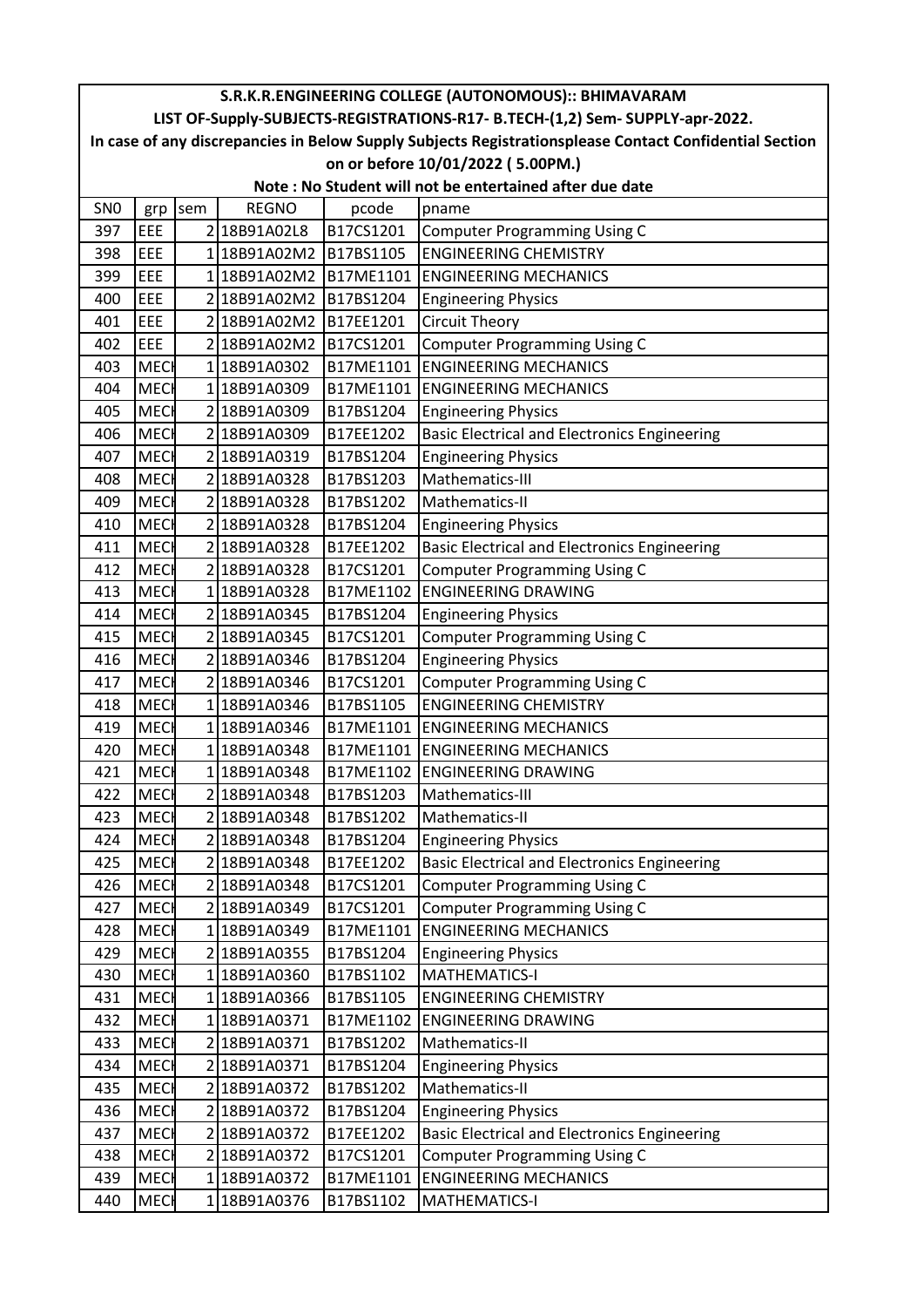| S.R.K.R.ENGINEERING COLLEGE (AUTONOMOUS):: BHIMAVARAM   |                                                                                                        |     |              |           |                                                                               |  |  |  |  |  |
|---------------------------------------------------------|--------------------------------------------------------------------------------------------------------|-----|--------------|-----------|-------------------------------------------------------------------------------|--|--|--|--|--|
|                                                         |                                                                                                        |     |              |           | LIST OF-Supply-SUBJECTS-REGISTRATIONS-R17- B.TECH-(1,2) Sem- SUPPLY-apr-2022. |  |  |  |  |  |
|                                                         | In case of any discrepancies in Below Supply Subjects Registrationsplease Contact Confidential Section |     |              |           |                                                                               |  |  |  |  |  |
| on or before 10/01/2022 (5.00PM.)                       |                                                                                                        |     |              |           |                                                                               |  |  |  |  |  |
| Note: No Student will not be entertained after due date |                                                                                                        |     |              |           |                                                                               |  |  |  |  |  |
| SN <sub>0</sub>                                         | grp                                                                                                    | sem | <b>REGNO</b> | pcode     | pname                                                                         |  |  |  |  |  |
| 441                                                     | <b>MECH</b>                                                                                            |     | 118B91A0377  | B17ME1101 | <b>ENGINEERING MECHANICS</b>                                                  |  |  |  |  |  |
| 442                                                     | <b>MECH</b>                                                                                            |     | 2 18B91A0377 | B17BS1203 | Mathematics-III                                                               |  |  |  |  |  |
| 443                                                     | <b>MECH</b>                                                                                            |     | 2 18B91A0377 | B17BS1202 | Mathematics-II                                                                |  |  |  |  |  |
| 444                                                     | <b>MECH</b>                                                                                            |     | 1 18B91A0393 | B17BS1102 | <b>MATHEMATICS-I</b>                                                          |  |  |  |  |  |
| 445                                                     | <b>MECH</b>                                                                                            |     | 118B91A0393  | B17ME1101 | <b>ENGINEERING MECHANICS</b>                                                  |  |  |  |  |  |
| 446                                                     | <b>MEC</b>                                                                                             |     | 2 18B91A0393 | B17BS1203 | Mathematics-III                                                               |  |  |  |  |  |
| 447                                                     | <b>MECH</b>                                                                                            |     | 2 18B91A0393 | B17BS1202 | Mathematics-II                                                                |  |  |  |  |  |
| 448                                                     | <b>MECH</b>                                                                                            |     | 2 18B91A0393 | B17BS1204 | <b>Engineering Physics</b>                                                    |  |  |  |  |  |
| 449                                                     | <b>MECH</b>                                                                                            |     | 2 18B91A0393 | B17EE1202 | <b>Basic Electrical and Electronics Engineering</b>                           |  |  |  |  |  |
| 450                                                     | <b>MECH</b>                                                                                            |     | 2 18B91A0393 | B17CS1201 | <b>Computer Programming Using C</b>                                           |  |  |  |  |  |
| 451                                                     | <b>MECH</b>                                                                                            |     | 118B91A03A6  | B17BS1102 | <b>MATHEMATICS-I</b>                                                          |  |  |  |  |  |
| 452                                                     | <b>MECI</b>                                                                                            |     | 118B91A03A6  | B17BS1105 | <b>ENGINEERING CHEMISTRY</b>                                                  |  |  |  |  |  |
| 453                                                     | <b>MECH</b>                                                                                            |     | 1 18B91A03A6 | B17ME1101 | <b>ENGINEERING MECHANICS</b>                                                  |  |  |  |  |  |
| 454                                                     | <b>MECH</b>                                                                                            |     | 118B91A03A6  | B17CE1101 | <b>ENVIRONMENTAL STUDIES</b>                                                  |  |  |  |  |  |
| 455                                                     | <b>MECH</b>                                                                                            |     | 1 18B91A03A6 | B17ME1102 | <b>ENGINEERING DRAWING</b>                                                    |  |  |  |  |  |
| 456                                                     | <b>MECI</b>                                                                                            |     | 1 18B91A03B7 | B17ME1101 | <b>ENGINEERING MECHANICS</b>                                                  |  |  |  |  |  |
| 457                                                     | <b>MECH</b>                                                                                            |     | 2 18B91A03B7 | B17BS1204 | <b>Engineering Physics</b>                                                    |  |  |  |  |  |
| 458                                                     | <b>MEC</b>                                                                                             |     | 2 18B91A03B7 | B17EE1202 | <b>Basic Electrical and Electronics Engineering</b>                           |  |  |  |  |  |
| 459                                                     | <b>MECH</b>                                                                                            |     | 2 18B91A03B7 | B17CS1201 | <b>Computer Programming Using C</b>                                           |  |  |  |  |  |
| 460                                                     | <b>MECH</b>                                                                                            |     | 2 18B91A03B9 | B17CS1201 | <b>Computer Programming Using C</b>                                           |  |  |  |  |  |
| 461                                                     | <b>MECH</b>                                                                                            |     | 1 18B91A03B9 | B17BS1102 | <b>MATHEMATICS-I</b>                                                          |  |  |  |  |  |
| 462                                                     | <b>MECH</b>                                                                                            |     | 2 18B91A03E4 | B17BS1204 | <b>Engineering Physics</b>                                                    |  |  |  |  |  |
| 463                                                     | <b>MECI</b>                                                                                            |     | 2 18B91A03E7 | B17BS1204 | <b>Engineering Physics</b>                                                    |  |  |  |  |  |
| 464                                                     | <b>MECI</b>                                                                                            |     | 2 18B91A03E9 | B17CS1201 | <b>Computer Programming Using C</b>                                           |  |  |  |  |  |
| 465                                                     | <b>MECI</b>                                                                                            |     | 118B91A03E9  | B17BS1102 | <b>MATHEMATICS-I</b>                                                          |  |  |  |  |  |
| 466                                                     | <b>MECH</b>                                                                                            |     | 2 18B91A03F6 | B17CS1201 | <b>Computer Programming Using C</b>                                           |  |  |  |  |  |
| 467                                                     | <b>MECH</b>                                                                                            |     | 218B91A03H6  | B17BS1204 | <b>Engineering Physics</b>                                                    |  |  |  |  |  |
| 468                                                     | <b>MECH</b>                                                                                            |     | 2 18B91A03H6 | B17EE1202 | <b>Basic Electrical and Electronics Engineering</b>                           |  |  |  |  |  |
| 469                                                     | <b>MECH</b>                                                                                            |     | 2 18B91A03H6 | B17CS1201 | <b>Computer Programming Using C</b>                                           |  |  |  |  |  |
| 470                                                     | <b>MECH</b>                                                                                            |     | 1 18B91A03H6 | B17BS1105 | <b>ENGINEERING CHEMISTRY</b>                                                  |  |  |  |  |  |
| 471                                                     | <b>MECH</b>                                                                                            |     | 1 18B91A03H6 | B17ME1101 | <b>ENGINEERING MECHANICS</b>                                                  |  |  |  |  |  |
| 472                                                     | <b>MECH</b>                                                                                            |     | 1 18B91A03H6 | B17ME1102 | <b>ENGINEERING DRAWING</b>                                                    |  |  |  |  |  |
| 473                                                     | <b>MECH</b>                                                                                            |     | 1 18B91A03H7 | B17BS1102 | <b>MATHEMATICS-I</b>                                                          |  |  |  |  |  |
| 474                                                     | <b>MECH</b>                                                                                            |     | 2 18B91A03H7 | B17BS1203 | Mathematics-III                                                               |  |  |  |  |  |
| 475                                                     | <b>MECH</b>                                                                                            |     | 2 18B91A03H7 | B17BS1204 | <b>Engineering Physics</b>                                                    |  |  |  |  |  |
| 476                                                     | <b>MECH</b>                                                                                            |     | 2 18B91A03H7 | B17CS1201 | <b>Computer Programming Using C</b>                                           |  |  |  |  |  |
| 477                                                     | <b>MECH</b>                                                                                            |     | 2 18B91A03H8 | B17BS1204 | <b>Engineering Physics</b>                                                    |  |  |  |  |  |
| 478                                                     | <b>MECH</b>                                                                                            |     | 2 18B91A03H8 | B17EE1202 | <b>Basic Electrical and Electronics Engineering</b>                           |  |  |  |  |  |
| 479                                                     | <b>MECH</b>                                                                                            |     | 2 18B91A03H9 | B17BS1204 | <b>Engineering Physics</b>                                                    |  |  |  |  |  |
| 480                                                     | <b>MECH</b>                                                                                            |     | 2 18B91A03J0 | B17BS1204 | <b>Engineering Physics</b>                                                    |  |  |  |  |  |
| 481                                                     | <b>MECH</b>                                                                                            |     | 2 18B91A03J2 | B17BS1203 | Mathematics-III                                                               |  |  |  |  |  |
| 482                                                     | <b>MECH</b>                                                                                            |     | 2 18B91A03J2 | B17BS1202 | Mathematics-II                                                                |  |  |  |  |  |
| 483                                                     | <b>MECH</b>                                                                                            |     | 2 18B91A03J2 | B17BS1204 | <b>Engineering Physics</b>                                                    |  |  |  |  |  |
| 484                                                     | <b>MECH</b>                                                                                            |     | 2 18B91A03J2 | B17EE1202 | <b>Basic Electrical and Electronics Engineering</b>                           |  |  |  |  |  |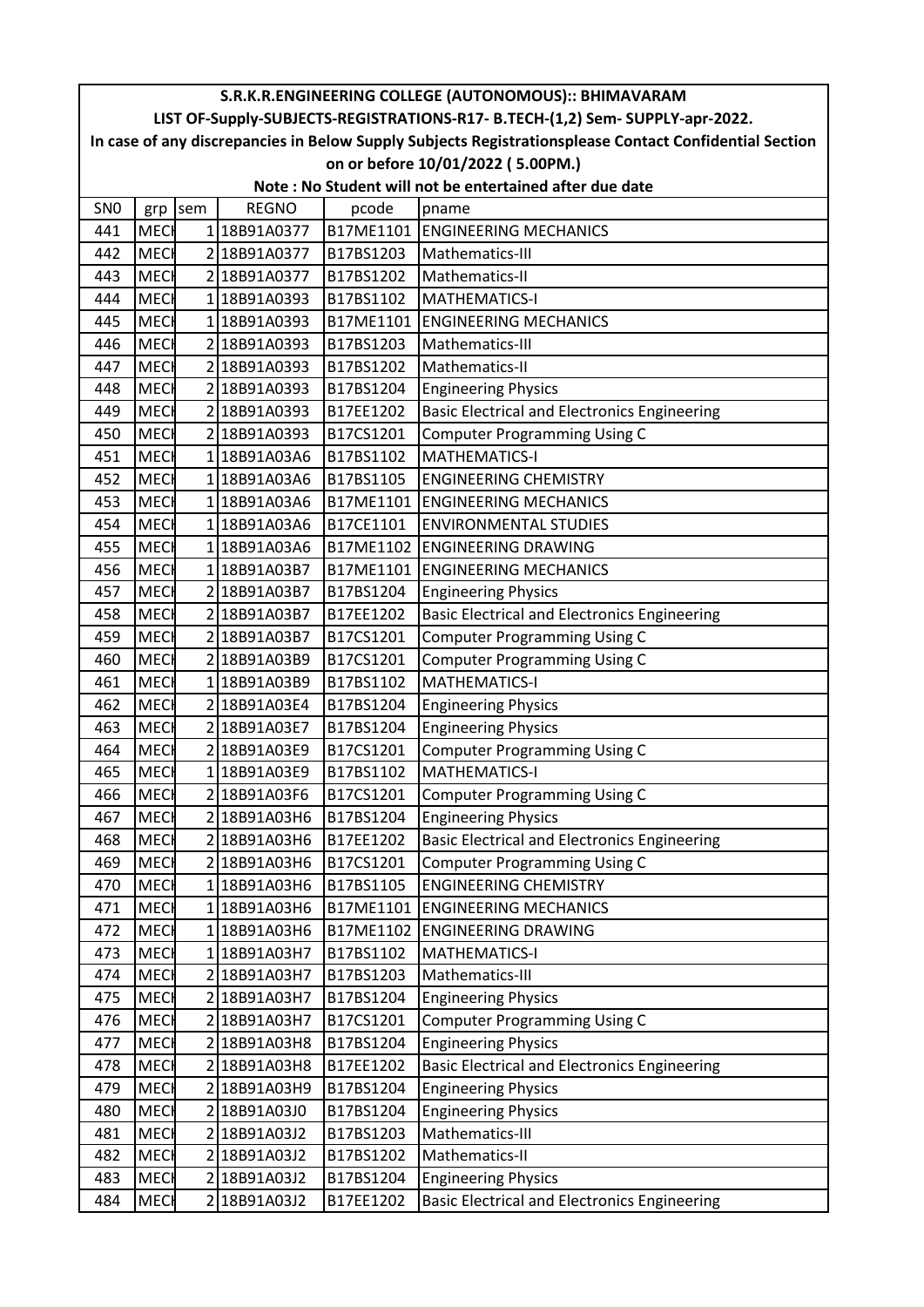| S.R.K.R.ENGINEERING COLLEGE (AUTONOMOUS):: BHIMAVARAM   |             |     |              |           |                                                                                                        |  |  |  |  |
|---------------------------------------------------------|-------------|-----|--------------|-----------|--------------------------------------------------------------------------------------------------------|--|--|--|--|
|                                                         |             |     |              |           | LIST OF-Supply-SUBJECTS-REGISTRATIONS-R17- B.TECH-(1,2) Sem- SUPPLY-apr-2022.                          |  |  |  |  |
|                                                         |             |     |              |           | In case of any discrepancies in Below Supply Subjects Registrationsplease Contact Confidential Section |  |  |  |  |
| on or before 10/01/2022 (5.00PM.)                       |             |     |              |           |                                                                                                        |  |  |  |  |
| Note: No Student will not be entertained after due date |             |     |              |           |                                                                                                        |  |  |  |  |
| SN <sub>0</sub>                                         | grp         | sem | <b>REGNO</b> | pcode     | pname                                                                                                  |  |  |  |  |
| 485                                                     | <b>MECI</b> |     | 2 18B91A03J2 | B17CS1201 | <b>Computer Programming Using C</b>                                                                    |  |  |  |  |
| 486                                                     | <b>MECH</b> |     | 1 18B91A03J2 | B17BS1102 | <b>MATHEMATICS-I</b>                                                                                   |  |  |  |  |
| 487                                                     | <b>MEC</b>  |     | 1 18B91A03J2 | B17BS1105 | <b>ENGINEERING CHEMISTRY</b>                                                                           |  |  |  |  |
| 488                                                     | <b>MEC</b>  |     | 1 18B91A03J2 | B17ME1101 | <b>ENGINEERING MECHANICS</b>                                                                           |  |  |  |  |
| 489                                                     | <b>MECI</b> |     | 118B91A03J2  |           | B17ME1102 ENGINEERING DRAWING                                                                          |  |  |  |  |
| 490                                                     | <b>MEC</b>  |     | 2 18B91A03K1 | B17BS1204 | <b>Engineering Physics</b>                                                                             |  |  |  |  |
| 491                                                     | <b>MECH</b> |     | 2 18B91A03K4 | B17EE1202 | <b>Basic Electrical and Electronics Engineering</b>                                                    |  |  |  |  |
| 492                                                     | <b>MECI</b> |     | 1 18B91A03K4 | B17BS1102 | <b>MATHEMATICS-I</b>                                                                                   |  |  |  |  |
| 493                                                     | <b>MECI</b> |     | 1 18B91A03K4 | B17ME1101 | <b>ENGINEERING MECHANICS</b>                                                                           |  |  |  |  |
| 494                                                     | <b>MECI</b> |     | 2 18B91A03M7 | B17BS1203 | Mathematics-III                                                                                        |  |  |  |  |
| 495                                                     | <b>MEC</b>  |     | 2 18B91A03M7 | B17BS1204 | <b>Engineering Physics</b>                                                                             |  |  |  |  |
| 496                                                     | <b>MECH</b> |     | 2 18B91A03M7 | B17CS1201 | <b>Computer Programming Using C</b>                                                                    |  |  |  |  |
| 497                                                     | <b>MEC</b>  |     | 118B91A03N5  | B17BS1102 | <b>MATHEMATICS-I</b>                                                                                   |  |  |  |  |
| 498                                                     | <b>MEC</b>  |     | 218B91A03N5  | B17BS1202 | Mathematics-II                                                                                         |  |  |  |  |
| 499                                                     | <b>MECH</b> |     | 2 18B91A03N5 | B17BS1204 | <b>Engineering Physics</b>                                                                             |  |  |  |  |
| 500                                                     | <b>MEC</b>  |     | 2 18B91A03N7 | B17CS1201 | <b>Computer Programming Using C</b>                                                                    |  |  |  |  |
| 501                                                     | <b>MECI</b> |     | 218B91A03P0  | B17BS1204 | <b>Engineering Physics</b>                                                                             |  |  |  |  |
| 502                                                     | <b>MECH</b> |     | 2 18B91A03P0 | B17EE1202 | <b>Basic Electrical and Electronics Engineering</b>                                                    |  |  |  |  |
| 503                                                     | <b>MECH</b> |     | 2 18B91A03P0 | B17CS1201 | <b>Computer Programming Using C</b>                                                                    |  |  |  |  |
| 504                                                     | <b>MEC</b>  |     | 2 18B91A03Q2 | B17BS1203 | Mathematics-III                                                                                        |  |  |  |  |
| 505                                                     | <b>MEC</b>  |     | 2 18B91A03Q2 | B17BS1202 | Mathematics-II                                                                                         |  |  |  |  |
| 506                                                     | <b>MEC</b>  |     | 2 18B91A03Q2 | B17BS1204 | <b>Engineering Physics</b>                                                                             |  |  |  |  |
| 507                                                     | <b>MEC</b>  |     | 2 18B91A03Q2 | B17EE1202 | <b>Basic Electrical and Electronics Engineering</b>                                                    |  |  |  |  |
| 508                                                     | <b>MEC</b>  |     | 2 18B91A03Q2 | B17CS1201 | <b>Computer Programming Using C</b>                                                                    |  |  |  |  |
| 509                                                     | <b>MECH</b> |     | 1 18B91A03Q2 | B17BS1102 | <b>MATHEMATICS-I</b>                                                                                   |  |  |  |  |
| 510                                                     | MECI        |     | 118B91A03Q2  | B17BS1105 | <b>ENGINEERING CHEMISTRY</b>                                                                           |  |  |  |  |
| 511                                                     | <b>MEC</b>  |     | 118B91A03Q2  | B17ME1101 | <b>ENGINEERING MECHANICS</b>                                                                           |  |  |  |  |
| 512                                                     | <b>MECH</b> |     | 118B91A03Q2  | B17CE1101 | <b>ENVIRONMENTAL STUDIES</b>                                                                           |  |  |  |  |
| 513                                                     | <b>MECI</b> |     | 1 18B91A03Q7 | B17BS1102 | <b>MATHEMATICS-I</b>                                                                                   |  |  |  |  |
| 514                                                     | <b>MECH</b> |     | 118B91A03Q7  | B17BS1105 | <b>ENGINEERING CHEMISTRY</b>                                                                           |  |  |  |  |
| 515                                                     | <b>MECH</b> |     | 1 18B91A03Q7 | B17ME1101 | <b>ENGINEERING MECHANICS</b>                                                                           |  |  |  |  |
| 516                                                     | <b>MECH</b> |     | 2 18B91A03Q7 | B17BS1203 | Mathematics-III                                                                                        |  |  |  |  |
| 517                                                     | <b>MEC</b>  |     | 2 18B91A03Q7 | B17BS1202 | Mathematics-II                                                                                         |  |  |  |  |
| 518                                                     | <b>MECH</b> |     | 2 18B91A03Q7 | B17EE1202 | <b>Basic Electrical and Electronics Engineering</b>                                                    |  |  |  |  |
| 519                                                     | <b>MECH</b> |     | 2 18B91A03Q7 | B17CS1201 | <b>Computer Programming Using C</b>                                                                    |  |  |  |  |
| 520                                                     | <b>MEC</b>  |     | 2 18B91A03R4 | B17BS1204 | <b>Engineering Physics</b>                                                                             |  |  |  |  |
| 521                                                     | <b>MECH</b> |     | 2 18B91A03R4 | B17CS1201 | <b>Computer Programming Using C</b>                                                                    |  |  |  |  |
| 522                                                     | <b>MECH</b> |     | 1 18B91A03R7 | B17ME1101 | <b>ENGINEERING MECHANICS</b>                                                                           |  |  |  |  |
| 523                                                     | <b>MEC</b>  |     | 2 18B91A03R9 | B17BS1203 | Mathematics-III                                                                                        |  |  |  |  |
| 524                                                     | <b>MEC</b>  |     | 2 18B91A03R9 | B17BS1202 | Mathematics-II                                                                                         |  |  |  |  |
| 525                                                     | <b>MECH</b> |     | 2 18B91A03R9 | B17BS1204 | <b>Engineering Physics</b>                                                                             |  |  |  |  |
| 526                                                     | <b>MECH</b> |     | 2 18B91A03R9 | B17EE1202 | <b>Basic Electrical and Electronics Engineering</b>                                                    |  |  |  |  |
| 527                                                     | <b>MECI</b> |     | 2 18B91A03R9 | B17CS1201 | <b>Computer Programming Using C</b>                                                                    |  |  |  |  |
| 528                                                     | <b>MECH</b> |     | 1 18B91A03T1 | B17BS1102 | MATHEMATICS-I                                                                                          |  |  |  |  |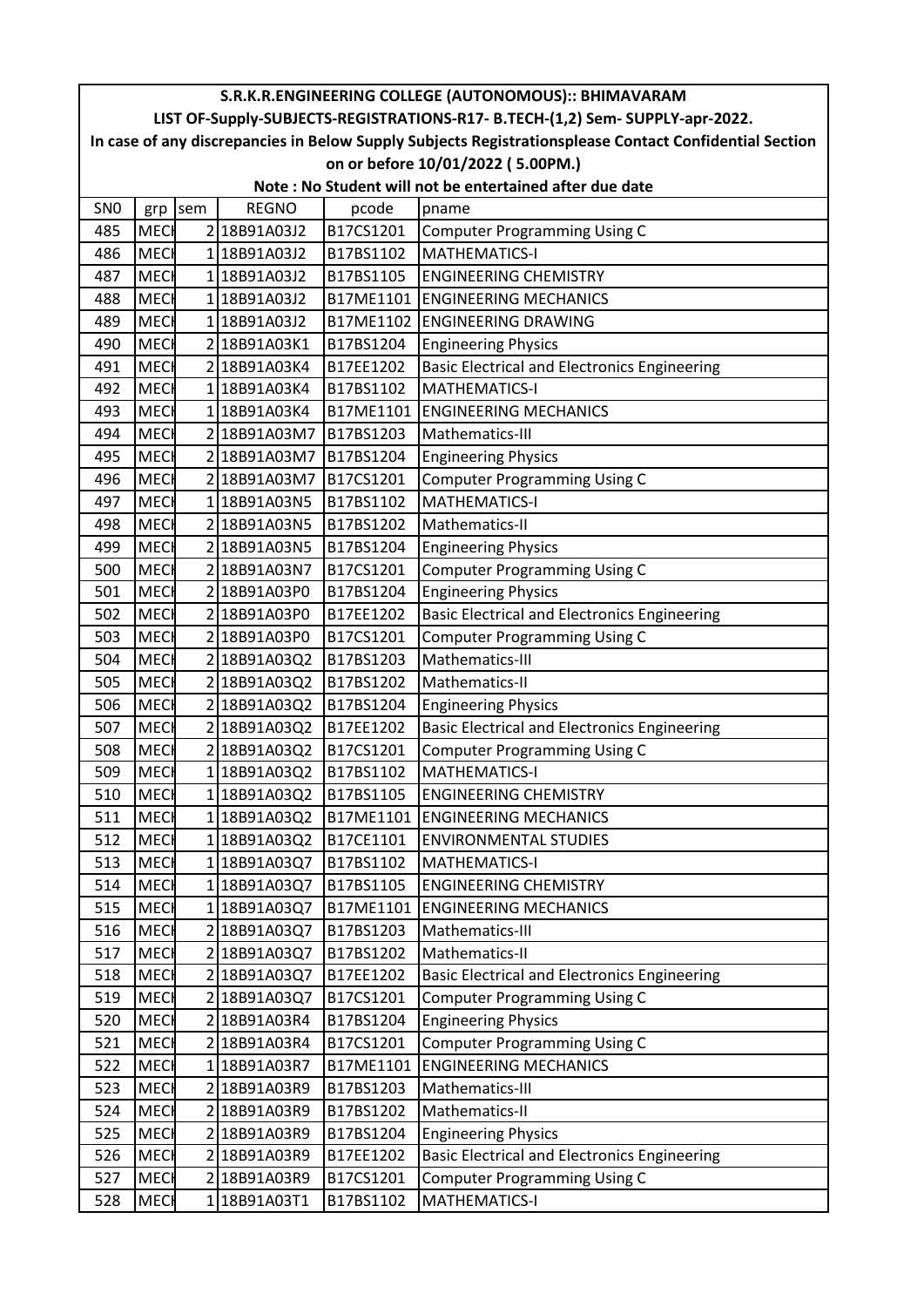| S.R.K.R.ENGINEERING COLLEGE (AUTONOMOUS):: BHIMAVARAM                                                  |             |     |              |           |                                                     |  |  |
|--------------------------------------------------------------------------------------------------------|-------------|-----|--------------|-----------|-----------------------------------------------------|--|--|
| LIST OF-Supply-SUBJECTS-REGISTRATIONS-R17- B.TECH-(1,2) Sem- SUPPLY-apr-2022.                          |             |     |              |           |                                                     |  |  |
| In case of any discrepancies in Below Supply Subjects Registrationsplease Contact Confidential Section |             |     |              |           |                                                     |  |  |
| on or before 10/01/2022 (5.00PM.)                                                                      |             |     |              |           |                                                     |  |  |
| Note: No Student will not be entertained after due date                                                |             |     |              |           |                                                     |  |  |
| SN <sub>0</sub>                                                                                        | grp         | sem | <b>REGNO</b> | pcode     | pname                                               |  |  |
| 529                                                                                                    | <b>MECH</b> |     | 1 18B91A03T1 | B17CE1101 | <b>ENVIRONMENTAL STUDIES</b>                        |  |  |
| 530                                                                                                    | <b>MECH</b> |     | 1 18B91A03T1 | B17ME1102 | <b>ENGINEERING DRAWING</b>                          |  |  |
| 531                                                                                                    | <b>MECH</b> |     | 1 18B91A03T1 | B17ME1101 | <b>ENGINEERING MECHANICS</b>                        |  |  |
| 532                                                                                                    | <b>MECI</b> |     | 1 18B91A03T1 | B17BS1105 | <b>ENGINEERING CHEMISTRY</b>                        |  |  |
| 533                                                                                                    | <b>MECH</b> |     | 2 18B91A03T1 | B17BS1203 | Mathematics-III                                     |  |  |
| 534                                                                                                    | <b>MEC</b>  |     | 2 18B91A03T1 | B17EE1202 | <b>Basic Electrical and Electronics Engineering</b> |  |  |
| 535                                                                                                    | <b>MECH</b> |     | 2 18B91A03T1 | B17CS1201 | <b>Computer Programming Using C</b>                 |  |  |
| 536                                                                                                    | <b>MECH</b> |     | 2 18B91A03T1 | B17BS1202 | Mathematics-II                                      |  |  |
| 537                                                                                                    | <b>MECH</b> |     | 2 18B91A03T1 | B17BS1204 | <b>Engineering Physics</b>                          |  |  |
| 538                                                                                                    | <b>ECE</b>  |     | 2 18B91A0442 | B17BS1205 | <b>Engineering Chemistry</b>                        |  |  |
| 539                                                                                                    | <b>ECE</b>  |     | 2 18B91A0443 | B17ME1201 | <b>Engineering Drawing</b>                          |  |  |
| 540                                                                                                    | <b>ECE</b>  |     | 2 18B91A04C8 | B17BS1205 | <b>Engineering Chemistry</b>                        |  |  |
| 541                                                                                                    | <b>ECE</b>  |     | 118B91A04C8  | B17CS1101 | COMPUTER PROGRAMMING USING C                        |  |  |
| 542                                                                                                    | <b>ECE</b>  |     | 1 18B91A04C9 | B17BS1103 | <b>MATHEMATICS-II</b>                               |  |  |
| 543                                                                                                    | <b>ECE</b>  |     | 1 18B91A04C9 | B17BS1104 | <b>ENGINEERING PHYSICS</b>                          |  |  |
| 544                                                                                                    | <b>ECE</b>  |     | 2 18B91A04C9 | B17BS1203 | Mathematics-III                                     |  |  |
| 545                                                                                                    | <b>ECE</b>  |     | 2 18B91A04C9 | B17CS1203 | Data Structures                                     |  |  |
| 546                                                                                                    | <b>ECE</b>  |     | 2 18B91A04F1 | B17BS1203 | Mathematics-III                                     |  |  |
| 547                                                                                                    | <b>ECE</b>  |     | 2 18B91A04F1 | B17BS1205 | <b>Engineering Chemistry</b>                        |  |  |
| 548                                                                                                    | <b>ECE</b>  |     | 2 18B91A04F1 | B17CS1203 | <b>Data Structures</b>                              |  |  |
| 549                                                                                                    | <b>ECE</b>  |     | 2 18B91A04F1 | B17EE1203 | <b>Elements of Electrical Engineering</b>           |  |  |
| 550                                                                                                    | <b>ECE</b>  |     | 2 18B91A04F1 | B17ME1201 | <b>Engineering Drawing</b>                          |  |  |
| 551                                                                                                    | <b>ECE</b>  |     | 1 18B91A04L1 | B17BS1102 | <b>MATHEMATICS-I</b>                                |  |  |
| 552                                                                                                    | <b>ECE</b>  |     | 2 18B91A04L1 | B17EE1203 | <b>Elements of Electrical Engineering</b>           |  |  |
| 553                                                                                                    | <b>ECE</b>  |     | 2 18B91A04N2 | B17CS1203 | Data Structures                                     |  |  |
| 554                                                                                                    | <b>ECE</b>  |     | 2 18B91A04N2 |           | B17ME1201 Engineering Drawing                       |  |  |
| 555                                                                                                    | <b>CSE</b>  |     | 218B91A0504  | B17CS1202 | Object Oriented Programming Through C++             |  |  |
| 556                                                                                                    | <b>CSE</b>  |     | 2 18B91A0504 | B17EC1201 | <b>Elements of Electronics Engineering</b>          |  |  |
| 557                                                                                                    | <b>CSE</b>  |     | 2 18B91A0512 | B17CS1202 | Object Oriented Programming Through C++             |  |  |
| 558                                                                                                    | <b>CSE</b>  |     | 2 18B91A0512 | B17EC1201 | <b>Elements of Electronics Engineering</b>          |  |  |
| 559                                                                                                    | <b>CSE</b>  |     | 2 18B91A0512 | B17ME1201 | <b>Engineering Drawing</b>                          |  |  |
| 560                                                                                                    | <b>CSE</b>  |     | 2 18B91A0519 | B17EC1201 | <b>Elements of Electronics Engineering</b>          |  |  |
| 561                                                                                                    | <b>CSE</b>  |     | 2 18B91A0519 | B17BS1205 | <b>Engineering Chemistry</b>                        |  |  |
| 562                                                                                                    | <b>CSE</b>  |     | 1 18B91A0519 | B17BS1102 | MATHEMATICS-I                                       |  |  |
| 563                                                                                                    | <b>CSE</b>  |     | 118B91A0529  | B17BS1102 | <b>MATHEMATICS-I</b>                                |  |  |
| 564                                                                                                    | <b>CSE</b>  |     | 2 18B91A0529 | B17ME1201 | <b>Engineering Drawing</b>                          |  |  |
| 565                                                                                                    | <b>CSE</b>  |     | 2 18B91A0544 | B17EC1201 | <b>Elements of Electronics Engineering</b>          |  |  |
| 566                                                                                                    | <b>CSE</b>  |     | 2 18B91A05A3 | B17BS1203 | Mathematics-III                                     |  |  |
| 567                                                                                                    | <b>CSE</b>  |     | 2 18B91A05A3 | B17BS1205 | <b>Engineering Chemistry</b>                        |  |  |
| 568                                                                                                    | <b>CSE</b>  |     | 2 18B91A05A3 | B17CS1202 | Object Oriented Programming Through C++             |  |  |
| 569                                                                                                    | <b>CSE</b>  |     | 2 18B91A05A3 | B17EC1201 | <b>Elements of Electronics Engineering</b>          |  |  |
| 570                                                                                                    | <b>CSE</b>  |     | 2 18B91A05A3 | B17ME1201 | <b>Engineering Drawing</b>                          |  |  |
| 571                                                                                                    | <b>CSE</b>  |     | 118B91A05A3  | B17CS1101 | COMPUTER PROGRAMMING USING C                        |  |  |
| 572                                                                                                    | <b>CSE</b>  |     | 2 18B91A05C6 | B17CS1202 | Object Oriented Programming Through C++             |  |  |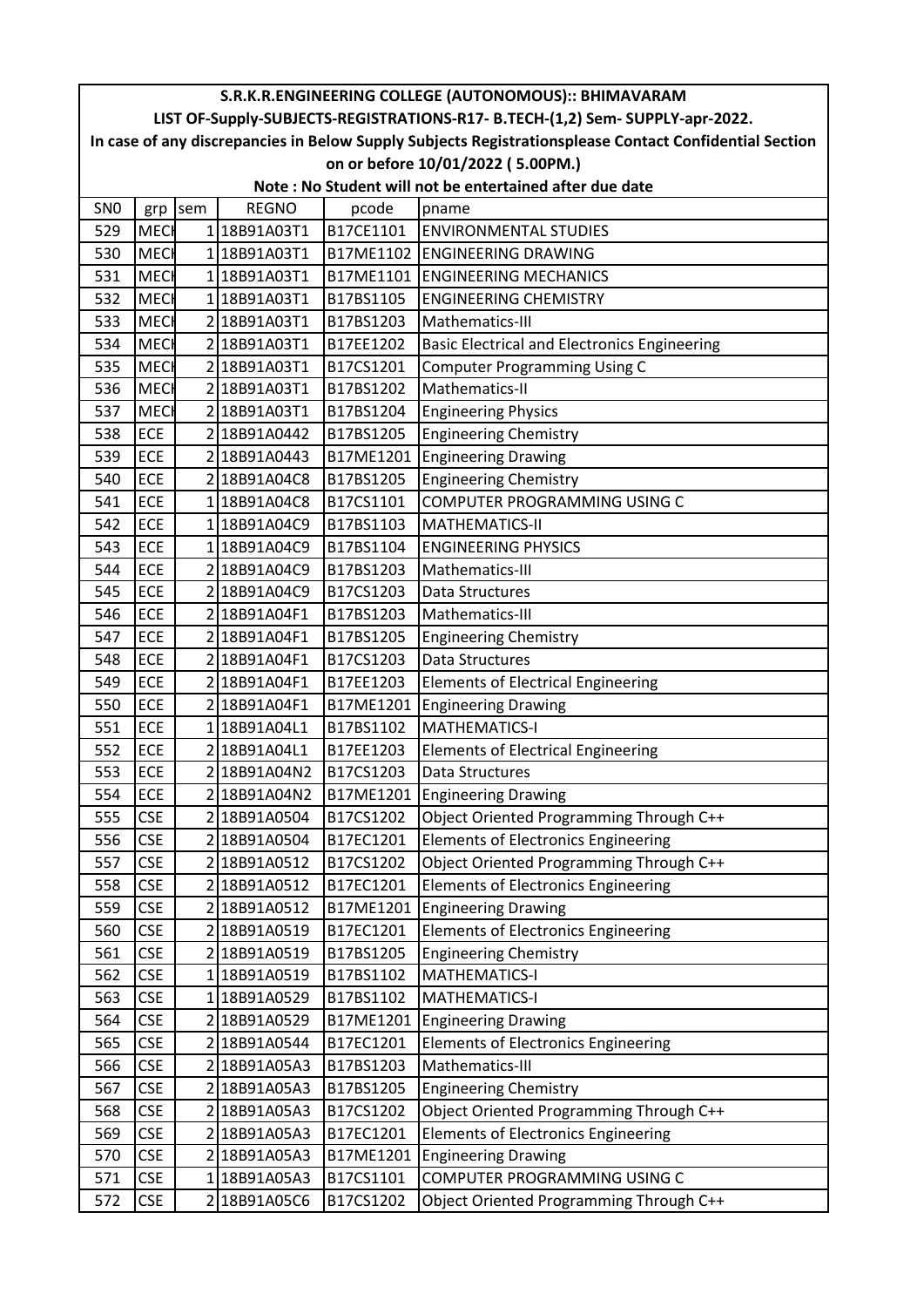| S.R.K.R.ENGINEERING COLLEGE (AUTONOMOUS):: BHIMAVARAM                                                  |            |     |              |           |                                            |  |  |
|--------------------------------------------------------------------------------------------------------|------------|-----|--------------|-----------|--------------------------------------------|--|--|
| LIST OF-Supply-SUBJECTS-REGISTRATIONS-R17- B.TECH-(1,2) Sem- SUPPLY-apr-2022.                          |            |     |              |           |                                            |  |  |
| In case of any discrepancies in Below Supply Subjects Registrationsplease Contact Confidential Section |            |     |              |           |                                            |  |  |
| on or before 10/01/2022 (5.00PM.)                                                                      |            |     |              |           |                                            |  |  |
| Note: No Student will not be entertained after due date                                                |            |     |              |           |                                            |  |  |
| SN <sub>0</sub>                                                                                        | grp        | sem | <b>REGNO</b> | pcode     | pname                                      |  |  |
| 573                                                                                                    | <b>CSE</b> |     | 2 18B91A05C6 |           | B17ME1201 Engineering Drawing              |  |  |
| 574                                                                                                    | <b>CSE</b> |     | 218B91A05C8  | B17BS1205 | <b>Engineering Chemistry</b>               |  |  |
| 575                                                                                                    | <b>CSE</b> |     | 1 18B91A05C9 | B17CS1101 | COMPUTER PROGRAMMING USING C               |  |  |
| 576                                                                                                    | <b>CSE</b> |     | 2 18B91A05D7 | B17BS1205 | <b>Engineering Chemistry</b>               |  |  |
| 577                                                                                                    | <b>CSE</b> |     | 218B91A05D7  | B17CS1202 | Object Oriented Programming Through C++    |  |  |
| 578                                                                                                    | <b>CSE</b> |     | 1 18B91A05D8 | B17BS1104 | <b>ENGINEERING PHYSICS</b>                 |  |  |
| 579                                                                                                    | <b>CSE</b> |     | 2 18B91A05D8 | B17CS1202 | Object Oriented Programming Through C++    |  |  |
| 580                                                                                                    | <b>CSE</b> |     | 218B91A05F9  | B17ME1201 | <b>Engineering Drawing</b>                 |  |  |
| 581                                                                                                    | <b>CSE</b> |     | 2 18B91A05G8 | B17EC1201 | <b>Elements of Electronics Engineering</b> |  |  |
| 582                                                                                                    | <b>CSE</b> |     | 218B91A05H9  | B17BS1203 | Mathematics-III                            |  |  |
| 583                                                                                                    | <b>CSE</b> |     | 2 18B91A05H9 | B17BS1205 | <b>Engineering Chemistry</b>               |  |  |
| 584                                                                                                    | <b>CSE</b> |     | 2 18B91A05H9 | B17CS1202 | Object Oriented Programming Through C++    |  |  |
| 585                                                                                                    | <b>CSE</b> |     | 2 18B91A05H9 | B17EC1201 | Elements of Electronics Engineering        |  |  |
| 586                                                                                                    | <b>CSE</b> |     | 218B91A05H9  | B17ME1201 | <b>Engineering Drawing</b>                 |  |  |
| 587                                                                                                    | <b>CSE</b> |     | 1 18B91A05H9 | B17BS1103 | <b>MATHEMATICS-II</b>                      |  |  |
| 588                                                                                                    | <b>CSE</b> |     | 118B91A05H9  | B17BS1104 | <b>ENGINEERING PHYSICS</b>                 |  |  |
| 589                                                                                                    | <b>CSE</b> |     | 1 18B91A05K4 | B17BS1104 | <b>ENGINEERING PHYSICS</b>                 |  |  |
| 590                                                                                                    | <b>CSE</b> |     | 1 18B91A05K4 | B17CS1101 | COMPUTER PROGRAMMING USING C               |  |  |
| 591                                                                                                    | <b>CSE</b> |     | 2 18B91A05K7 | B17BS1205 | <b>Engineering Chemistry</b>               |  |  |
| 592                                                                                                    | <b>CSE</b> |     | 2 18B91A05K7 | B17EC1201 | <b>Elements of Electronics Engineering</b> |  |  |
| 593                                                                                                    | <b>CSE</b> |     | 2 18B91A05L4 | B17EC1201 | <b>Elements of Electronics Engineering</b> |  |  |
| 594                                                                                                    | <b>CSE</b> |     | 2 18B91A05L4 | B17ME1201 | <b>Engineering Drawing</b>                 |  |  |
| 595                                                                                                    | <b>CSE</b> |     | 1 18B91A05L4 | B17BS1104 | <b>ENGINEERING PHYSICS</b>                 |  |  |
| 596                                                                                                    | <b>CSE</b> |     | 118B91A05L7  | B17BS1102 | <b>MATHEMATICS-I</b>                       |  |  |
| 597                                                                                                    | <b>CSE</b> |     | 2 18B91A05L7 | B17BS1203 | Mathematics-III                            |  |  |
| 598                                                                                                    | <b>CSE</b> |     | 218B91A05L7  | B17EC1201 | <b>Elements of Electronics Engineering</b> |  |  |
| 599                                                                                                    | <b>CSE</b> |     | 218B91A05L7  | B17ME1201 | <b>Engineering Drawing</b>                 |  |  |
| 600                                                                                                    | <b>CSE</b> |     | 2 18B91A05M9 | B17BS1205 | <b>Engineering Chemistry</b>               |  |  |
| 601                                                                                                    | <b>CSE</b> |     | 2 18B91A05M9 | B17CS1202 | Object Oriented Programming Through C++    |  |  |
| 602                                                                                                    | <b>CSE</b> |     | 2 18B91A05M9 | B17EC1201 | <b>Elements of Electronics Engineering</b> |  |  |
| 603                                                                                                    | <b>CSE</b> |     | 2 18B91A05M9 | B17ME1201 | <b>Engineering Drawing</b>                 |  |  |
| 604                                                                                                    | <b>CSE</b> |     | 118B91A05M9  | B17BS1104 | <b>ENGINEERING PHYSICS</b>                 |  |  |
| 605                                                                                                    | <b>CSE</b> |     | 2 18B91A05N1 | B17ME1201 | <b>Engineering Drawing</b>                 |  |  |
| 606                                                                                                    | <b>CSE</b> |     | 2 18B91A05N6 | B17EC1201 | <b>Elements of Electronics Engineering</b> |  |  |
| 607                                                                                                    | <b>CSE</b> |     | 118B91A05N8  | B17BS1102 | <b>MATHEMATICS-I</b>                       |  |  |
| 608                                                                                                    | <b>CSE</b> |     | 118B91A05P7  | B17CS1101 | COMPUTER PROGRAMMING USING C               |  |  |
| 609                                                                                                    | <b>CSE</b> |     | 1 18B91A05P7 | B17BS1102 | <b>MATHEMATICS-I</b>                       |  |  |
| 610                                                                                                    | <b>CSE</b> |     | 2 18B91A05P7 | B17CS1202 | Object Oriented Programming Through C++    |  |  |
| 611                                                                                                    | <b>CSE</b> |     | 2 18B91A05P7 | B17BS1203 | Mathematics-III                            |  |  |
| 612                                                                                                    | <b>CSE</b> |     | 218B91A05P7  | B17BS1205 | <b>Engineering Chemistry</b>               |  |  |
| 613                                                                                                    | <b>CSE</b> |     | 218B91A05P9  | B17CS1202 | Object Oriented Programming Through C++    |  |  |
| 614                                                                                                    | <b>CSE</b> |     | 2 18B91A05P9 | B17EC1201 | <b>Elements of Electronics Engineering</b> |  |  |
| 615                                                                                                    | <b>CSE</b> |     | 2 18B91A05P9 | B17BS1203 | Mathematics-III                            |  |  |
| 616                                                                                                    | <b>CSE</b> |     | 2 18B91A05P9 | B17BS1205 | <b>Engineering Chemistry</b>               |  |  |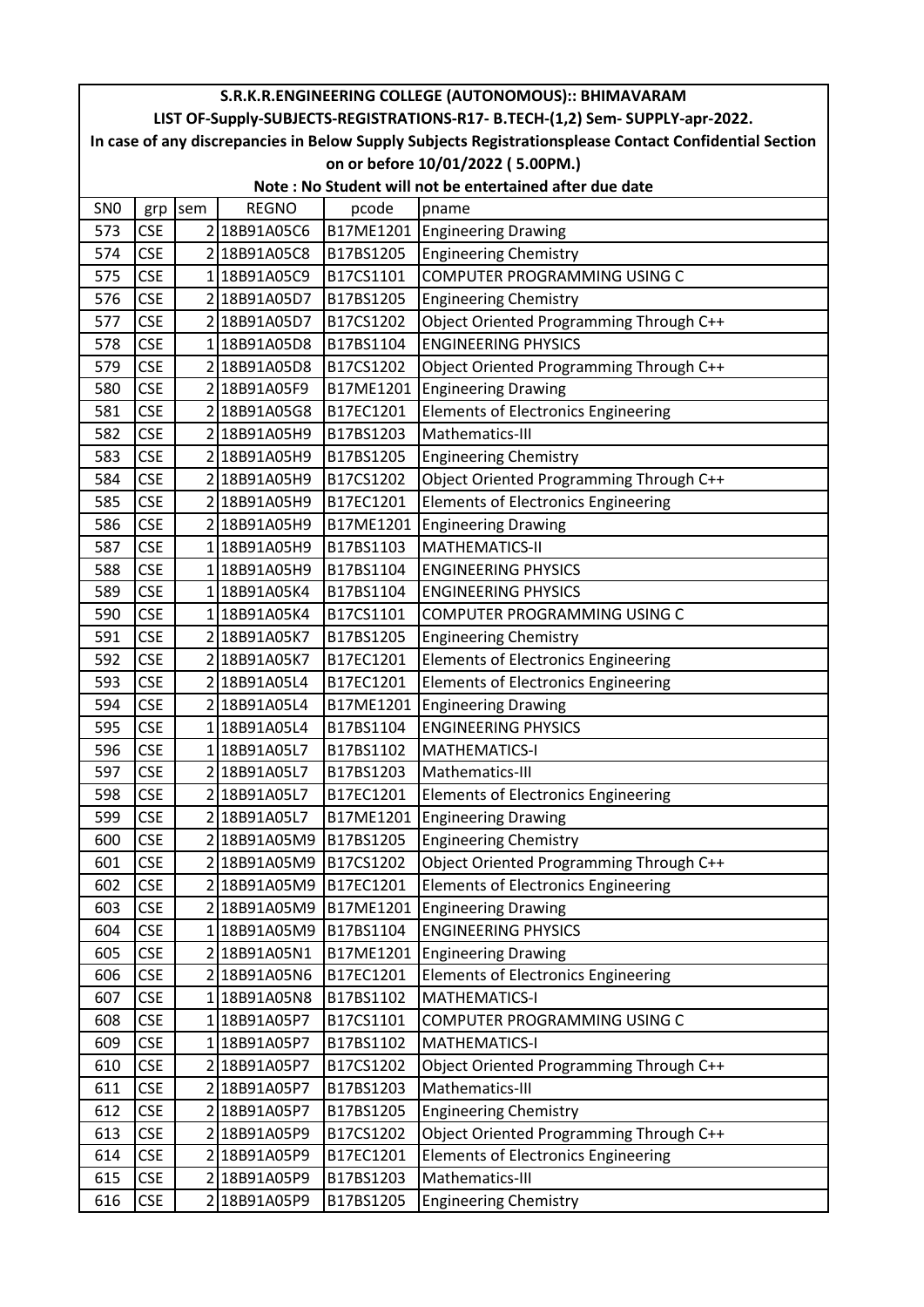| S.R.K.R.ENGINEERING COLLEGE (AUTONOMOUS):: BHIMAVARAM                                                  |            |     |              |           |                                            |  |  |
|--------------------------------------------------------------------------------------------------------|------------|-----|--------------|-----------|--------------------------------------------|--|--|
| LIST OF-Supply-SUBJECTS-REGISTRATIONS-R17- B.TECH-(1,2) Sem- SUPPLY-apr-2022.                          |            |     |              |           |                                            |  |  |
| In case of any discrepancies in Below Supply Subjects Registrationsplease Contact Confidential Section |            |     |              |           |                                            |  |  |
| on or before 10/01/2022 (5.00PM.)                                                                      |            |     |              |           |                                            |  |  |
| Note: No Student will not be entertained after due date                                                |            |     |              |           |                                            |  |  |
| SN <sub>0</sub>                                                                                        | grp        | sem | <b>REGNO</b> | pcode     | pname                                      |  |  |
| 617                                                                                                    | <b>CSE</b> |     | 218B91A05P9  |           | B17ME1201 Engineering Drawing              |  |  |
| 618                                                                                                    | <b>CSE</b> |     | 118B91A05P9  | B17BS1104 | <b>ENGINEERING PHYSICS</b>                 |  |  |
| 619                                                                                                    | <b>CSE</b> |     | 1 18B91A05P9 | B17CS1101 | COMPUTER PROGRAMMING USING C               |  |  |
| 620                                                                                                    | <b>CSE</b> |     | 1 18B91A05P9 | B17BS1102 | <b>MATHEMATICS-I</b>                       |  |  |
| 621                                                                                                    | <b>CSE</b> |     | 118B91A05P9  | B17CE1101 | <b>ENVIRONMENTAL STUDIES</b>               |  |  |
| 622                                                                                                    | <b>CSE</b> |     | 2 18B91A05Q1 | B17BS1205 | <b>Engineering Chemistry</b>               |  |  |
| 623                                                                                                    | <b>CSE</b> |     | 2 18B91A05Q1 | B17ME1201 | <b>Engineering Drawing</b>                 |  |  |
| 624                                                                                                    | IT         |     | 218B91A1201  | B17EC1201 | <b>Elements of Electronics Engineering</b> |  |  |
| 625                                                                                                    | IT         |     | 2 18B91A1212 | B17EC1201 | <b>Elements of Electronics Engineering</b> |  |  |
| 626                                                                                                    | IT         |     | 218B91A1215  | B17BS1205 | <b>Engineering Chemistry</b>               |  |  |
| 627                                                                                                    | IT         |     | 218B91A1215  | B17EC1201 | <b>Elements of Electronics Engineering</b> |  |  |
| 628                                                                                                    | IT         |     | 118B91A1218  | B17BS1102 | <b>MATHEMATICS-I</b>                       |  |  |
| 629                                                                                                    | IT         |     | 2 18B91A1218 | B17BS1203 | Mathematics-III                            |  |  |
| 630                                                                                                    | IT         |     | 218B91A1218  | B17BS1205 | <b>Engineering Chemistry</b>               |  |  |
| 631                                                                                                    | IT         |     | 218B91A1218  | B17EC1201 | <b>Elements of Electronics Engineering</b> |  |  |
| 632                                                                                                    | IT         |     | 118B91A1245  | B17BS1102 | <b>MATHEMATICS-I</b>                       |  |  |
| 633                                                                                                    | IT         |     | 2 18B91A1249 | B17BS1203 | Mathematics-III                            |  |  |
| 634                                                                                                    | IT         |     | 2 18B91A1249 | B17EC1201 | <b>Elements of Electronics Engineering</b> |  |  |
| 635                                                                                                    | IT         |     | 218B91A1250  | B17BS1203 | Mathematics-III                            |  |  |
| 636                                                                                                    | IT         |     | 218B91A1250  | B17EC1201 | <b>Elements of Electronics Engineering</b> |  |  |
| 637                                                                                                    | IT         |     | 1 18B91A1250 | B17BS1103 | <b>MATHEMATICS-II</b>                      |  |  |
| 638                                                                                                    | IT         |     | 218B91A1252  | B17EC1201 | <b>Elements of Electronics Engineering</b> |  |  |
| 639                                                                                                    | IT         |     | 2 18B91A1254 | B17BS1203 | Mathematics-III                            |  |  |
| 640                                                                                                    | IT         |     | 218B91A1254  | B17BS1205 | <b>Engineering Chemistry</b>               |  |  |
| 641                                                                                                    | İІT        |     | 218B91A1254  | B17CS1202 | Object Oriented Programming Through C++    |  |  |
| 642                                                                                                    | IT         |     | 2 18B91A1254 | B17EC1201 | <b>Elements of Electronics Engineering</b> |  |  |
| 643                                                                                                    | IT         |     | 1 18B91A1254 | B17BS1102 | <b>MATHEMATICS-I</b>                       |  |  |
| 644                                                                                                    | IT         |     | 1 18B91A1254 | B17BS1104 | <b>ENGINEERING PHYSICS</b>                 |  |  |
| 645                                                                                                    | IT         |     | 118B91A1262  | B17BS1103 | <b>MATHEMATICS-II</b>                      |  |  |
| 646                                                                                                    | IT         |     | 118B91A1262  | B17CS1101 | COMPUTER PROGRAMMING USING C               |  |  |
| 647                                                                                                    | IT         |     | 218B91A1262  | B17ME1201 | <b>Engineering Drawing</b>                 |  |  |
| 648                                                                                                    | IT         |     | 2 18B91A1267 | B17EC1201 | <b>Elements of Electronics Engineering</b> |  |  |
| 649                                                                                                    | IT         |     | 118B91A1267  | B17CS1101 | COMPUTER PROGRAMMING USING C               |  |  |
| 650                                                                                                    | IT         |     | 118B91A1269  | B17BS1102 | <b>MATHEMATICS-I</b>                       |  |  |
| 651                                                                                                    | IT         |     | 118B91A1276  | B17CS1101 | COMPUTER PROGRAMMING USING C               |  |  |
| 652                                                                                                    | IT         |     | 2 18B91A1278 | B17BS1203 | Mathematics-III                            |  |  |
| 653                                                                                                    | IT         |     | 2 18B91A1288 | B17BS1203 | Mathematics-III                            |  |  |
| 654                                                                                                    | IT         |     | 218B91A1288  | B17EC1201 | <b>Elements of Electronics Engineering</b> |  |  |
| 655                                                                                                    | IT         |     | 118B91A1292  | B17BS1102 | <b>MATHEMATICS-I</b>                       |  |  |
| 656                                                                                                    | IT         |     | 218B91A1296  | B17BS1205 | <b>Engineering Chemistry</b>               |  |  |
| 657                                                                                                    | IT         |     | 2 18B91A1296 | B17EC1201 | <b>Elements of Electronics Engineering</b> |  |  |
| 658                                                                                                    | IT         |     | 1 18B91A1296 | B17BS1104 | <b>ENGINEERING PHYSICS</b>                 |  |  |
| 659                                                                                                    | IT         |     | 1 18B91A1296 | B17CS1101 | COMPUTER PROGRAMMING USING C               |  |  |
| 660                                                                                                    | IT         |     | 2 18B91A12A2 | B17CS1202 | Object Oriented Programming Through C++    |  |  |
|                                                                                                        |            |     |              |           |                                            |  |  |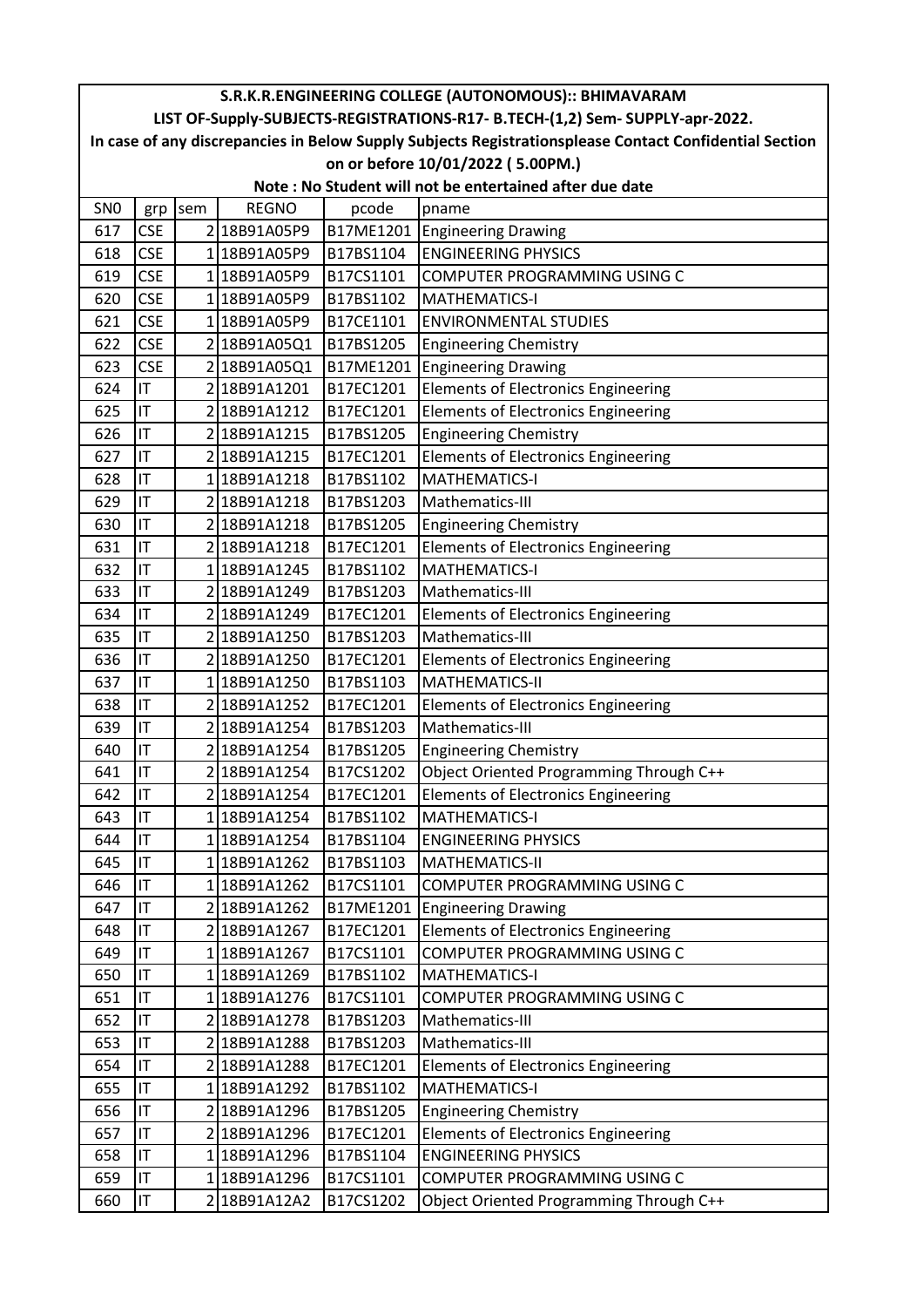| S.R.K.R.ENGINEERING COLLEGE (AUTONOMOUS):: BHIMAVARAM                                                  |           |     |              |           |                                            |  |  |
|--------------------------------------------------------------------------------------------------------|-----------|-----|--------------|-----------|--------------------------------------------|--|--|
| LIST OF-Supply-SUBJECTS-REGISTRATIONS-R17- B.TECH-(1,2) Sem- SUPPLY-apr-2022.                          |           |     |              |           |                                            |  |  |
| In case of any discrepancies in Below Supply Subjects Registrationsplease Contact Confidential Section |           |     |              |           |                                            |  |  |
| on or before 10/01/2022 (5.00PM.)                                                                      |           |     |              |           |                                            |  |  |
| Note: No Student will not be entertained after due date                                                |           |     |              |           |                                            |  |  |
| SN <sub>0</sub>                                                                                        | grp       | sem | <b>REGNO</b> | pcode     | pname                                      |  |  |
| 661                                                                                                    | IT        |     | 2 18B91A12B4 | B17EC1201 | <b>Elements of Electronics Engineering</b> |  |  |
| 662                                                                                                    | IT        |     | 118B91A12B4  | B17BS1102 | <b>MATHEMATICS-I</b>                       |  |  |
| 663                                                                                                    | IT        |     | 118B91A12B4  | B17BS1104 | <b>ENGINEERING PHYSICS</b>                 |  |  |
| 664                                                                                                    | IT        |     | 2 18B91A12B7 | B17BS1205 | <b>Engineering Chemistry</b>               |  |  |
| 665                                                                                                    | IT        |     | 218B91A12C5  | B17BS1203 | Mathematics-III                            |  |  |
| 666                                                                                                    | IT        |     | 2 18B91A12C5 | B17EC1201 | <b>Elements of Electronics Engineering</b> |  |  |
| 667                                                                                                    | IT        |     | 1 18B91A12C5 | B17BS1102 | <b>MATHEMATICS-I</b>                       |  |  |
| 668                                                                                                    | IT        |     | 118B91A12C5  | B17BS1103 | <b>MATHEMATICS-II</b>                      |  |  |
| 669                                                                                                    | IT        |     | 118B91A12C6  | B17CS1101 | COMPUTER PROGRAMMING USING C               |  |  |
| 670                                                                                                    | IT        |     | 2 18B91A12C6 | B17BS1205 | <b>Engineering Chemistry</b>               |  |  |
| 671                                                                                                    | IT        |     | 2 18B91A12C6 | B17ME1201 | <b>Engineering Drawing</b>                 |  |  |
| 672                                                                                                    | IT        |     | 2 18B91A12C7 | B17BS1205 | <b>Engineering Chemistry</b>               |  |  |
| 673                                                                                                    | IT        |     | 1 18B91A12E0 | B17BS1102 | <b>MATHEMATICS-I</b>                       |  |  |
| 674                                                                                                    | IT        |     | 118B91A12E1  | B17BS1102 | <b>MATHEMATICS-I</b>                       |  |  |
| 675                                                                                                    | IT        |     | 2 18B91A12F8 | B17EC1201 | <b>Elements of Electronics Engineering</b> |  |  |
| 676                                                                                                    | IT        |     | 2 18B91A12G0 | B17BS1203 | Mathematics-III                            |  |  |
| 677                                                                                                    | IT        |     | 118B91A12G0  | B17BS1102 | <b>MATHEMATICS-I</b>                       |  |  |
| 678                                                                                                    | IT        |     | 2 18B91A12G9 | B17BS1205 | <b>Engineering Chemistry</b>               |  |  |
| 679                                                                                                    | IT        |     | 2 18B91A12H8 | B17EC1201 | <b>Elements of Electronics Engineering</b> |  |  |
| 680                                                                                                    | IT        |     | 118B91A12H8  | B17BS1102 | <b>MATHEMATICS-I</b>                       |  |  |
| 681                                                                                                    | <b>CE</b> |     | 118B91B0106  | B17BS1102 | <b>MATHEMATICS-I</b>                       |  |  |
| 682                                                                                                    | <b>CE</b> |     | 2 18B91B0106 | B17BS1203 | Mathematics-III                            |  |  |
| 683                                                                                                    | <b>CE</b> |     | 218B91B0106  | B17BS1204 | <b>Engineering Physics</b>                 |  |  |
| 684                                                                                                    | <b>CE</b> |     | 218B91B0106  | B17CS1201 | <b>Computer Programming Using C</b>        |  |  |
| 685                                                                                                    | <b>CE</b> |     | 218B91B0109  | B17BS1203 | Mathematics-III                            |  |  |
| 686                                                                                                    | <b>CE</b> |     | 2 18B91B0109 | B17CS1201 | Computer Programming Using C               |  |  |
| 687                                                                                                    | <b>CE</b> |     | 118B91B0109  |           | B17ME1102 ENGINEERING DRAWING              |  |  |
| 688                                                                                                    | <b>CE</b> |     | 1 18B91B0114 |           | B17ME1101 ENGINEERING MECHANICS            |  |  |
| 689                                                                                                    | <b>CE</b> |     | 2 18B91B0114 | B17BS1204 | <b>Engineering Physics</b>                 |  |  |
| 690                                                                                                    | <b>CE</b> |     | 2 18B91B0121 | B17BS1204 | <b>Engineering Physics</b>                 |  |  |
| 691                                                                                                    | <b>CE</b> |     | 2 18B91B0123 | B17BS1203 | Mathematics-III                            |  |  |
| 692                                                                                                    | <b>CE</b> |     | 218B91B0123  | B17BS1202 | Mathematics-II                             |  |  |
| 693                                                                                                    | <b>CE</b> |     | 2 18B91B0123 | B17BS1204 | <b>Engineering Physics</b>                 |  |  |
| 694                                                                                                    | <b>CE</b> |     | 218B91B0123  | B17CE1201 | <b>Building Materials and Construction</b> |  |  |
| 695                                                                                                    | <b>CE</b> |     | 2 18B91B0123 | B17CS1201 | <b>Computer Programming Using C</b>        |  |  |
| 696                                                                                                    | <b>CE</b> |     | 218B91B0123  | B17BS1206 | <b>Engineering Physics Lab</b>             |  |  |
| 697                                                                                                    | <b>CE</b> |     | 1 18B91B0123 | B17BS1102 | <b>MATHEMATICS-I</b>                       |  |  |
| 698                                                                                                    | <b>CE</b> |     | 118B91B0123  | B17BS1105 | <b>ENGINEERING CHEMISTRY</b>               |  |  |
| 699                                                                                                    | <b>CE</b> |     | 118B91B0123  | B17ME1101 | <b>ENGINEERING MECHANICS</b>               |  |  |
| 700                                                                                                    | <b>CE</b> |     | 118B91B0123  | B17CE1101 | <b>ENVIRONMENTAL STUDIES</b>               |  |  |
| 701                                                                                                    | <b>CE</b> |     | 1 18B91B0123 | B17ME1102 | <b>ENGINEERING DRAWING</b>                 |  |  |
| 702                                                                                                    | <b>CE</b> |     | 1 18B91B0127 | B17BS1102 | <b>MATHEMATICS-I</b>                       |  |  |
| 703                                                                                                    | <b>CE</b> |     | 118B91B0127  | B17BS1105 | <b>ENGINEERING CHEMISTRY</b>               |  |  |
| 704                                                                                                    | <b>CE</b> |     | 1 18B91B0127 | B17ME1101 | <b>ENGINEERING MECHANICS</b>               |  |  |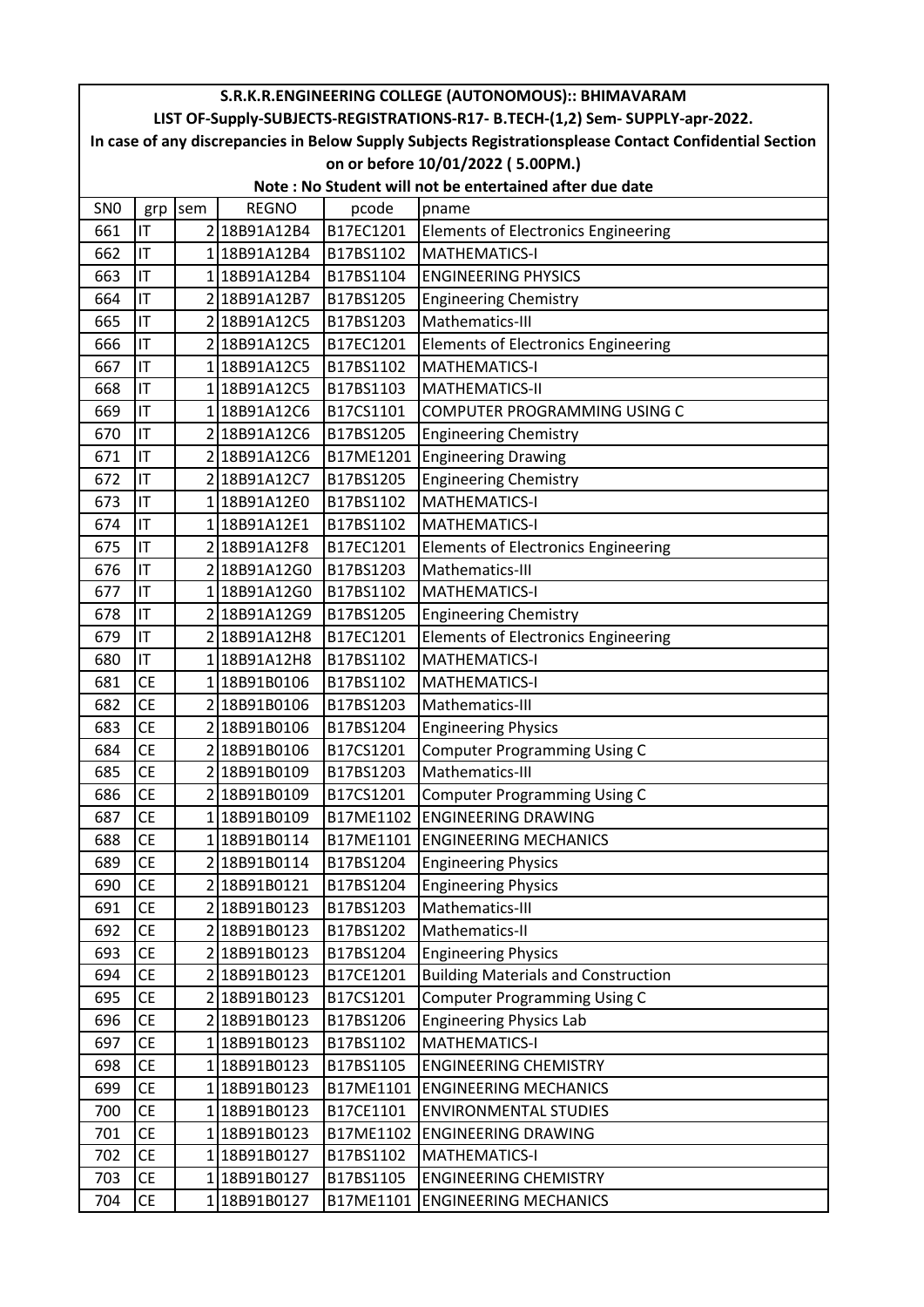| S.R.K.R.ENGINEERING COLLEGE (AUTONOMOUS):: BHIMAVARAM                                                  |            |     |              |           |                                            |  |  |
|--------------------------------------------------------------------------------------------------------|------------|-----|--------------|-----------|--------------------------------------------|--|--|
| LIST OF-Supply-SUBJECTS-REGISTRATIONS-R17- B.TECH-(1,2) Sem- SUPPLY-apr-2022.                          |            |     |              |           |                                            |  |  |
| In case of any discrepancies in Below Supply Subjects Registrationsplease Contact Confidential Section |            |     |              |           |                                            |  |  |
| on or before 10/01/2022 (5.00PM.)                                                                      |            |     |              |           |                                            |  |  |
| Note: No Student will not be entertained after due date                                                |            |     |              |           |                                            |  |  |
| SN <sub>0</sub>                                                                                        | grp        | sem | <b>REGNO</b> | pcode     | pname                                      |  |  |
| 705                                                                                                    | <b>CE</b>  |     | 118B91B0127  |           | B17ME1102 ENGINEERING DRAWING              |  |  |
| 706                                                                                                    | <b>CE</b>  |     | 2 18B91B0127 | B17BS1203 | Mathematics-III                            |  |  |
| 707                                                                                                    | <b>CE</b>  |     | 2 18B91B0127 | B17BS1202 | Mathematics-II                             |  |  |
| 708                                                                                                    | <b>CE</b>  |     | 218B91B0127  | B17BS1204 | <b>Engineering Physics</b>                 |  |  |
| 709                                                                                                    | <b>CE</b>  |     | 218B91B0127  | B17CS1201 | <b>Computer Programming Using C</b>        |  |  |
| 710                                                                                                    | <b>CE</b>  |     | 2 18B91B0131 | B17BS1203 | Mathematics-III                            |  |  |
| 711                                                                                                    | <b>CE</b>  |     | 2 18B91B0131 | B17CS1201 | <b>Computer Programming Using C</b>        |  |  |
| 712                                                                                                    | <b>CE</b>  |     | 2 18B91B0133 | B17BS1204 | <b>Engineering Physics</b>                 |  |  |
| 713                                                                                                    | <b>CE</b>  |     | 218B91B0133  | B17CE1201 | <b>Building Materials and Construction</b> |  |  |
| 714                                                                                                    | <b>CE</b>  |     | 118B91B0133  | B17ME1101 | <b>ENGINEERING MECHANICS</b>               |  |  |
| 715                                                                                                    | <b>CE</b>  |     | 118B91B0133  |           | B17ME1102 ENGINEERING DRAWING              |  |  |
| 716                                                                                                    | <b>CE</b>  |     | 2 18B91B0134 | B17CS1201 | <b>Computer Programming Using C</b>        |  |  |
| 717                                                                                                    | <b>CE</b>  |     | 218B91B0135  | B17CE1201 | <b>Building Materials and Construction</b> |  |  |
| 718                                                                                                    | <b>CE</b>  |     | 2 18B91B0135 | B17CS1201 | <b>Computer Programming Using C</b>        |  |  |
| 719                                                                                                    | <b>CE</b>  |     | 118B91B0135  | B17BS1102 | <b>MATHEMATICS-I</b>                       |  |  |
| 720                                                                                                    | <b>CE</b>  |     | 118B91B0135  | B17BS1105 | <b>ENGINEERING CHEMISTRY</b>               |  |  |
| 721                                                                                                    | <b>CE</b>  |     | 118B91B0135  | B17ME1101 | <b>ENGINEERING MECHANICS</b>               |  |  |
| 722                                                                                                    | <b>CE</b>  |     | 118B91B0135  | B17CE1101 | <b>ENVIRONMENTAL STUDIES</b>               |  |  |
| 723                                                                                                    | <b>CE</b>  |     | 118B91B0135  | B17ME1102 | <b>ENGINEERING DRAWING</b>                 |  |  |
| 724                                                                                                    | <b>CE</b>  |     | 118B91B0140  | B17BS1102 | <b>MATHEMATICS-I</b>                       |  |  |
| 725                                                                                                    | <b>CE</b>  |     | 118B91B0140  | B17ME1101 | <b>ENGINEERING MECHANICS</b>               |  |  |
| 726                                                                                                    | <b>CE</b>  |     | 2 18B91B0140 | B17BS1203 | Mathematics-III                            |  |  |
| 727                                                                                                    | <b>CE</b>  |     | 2 18B91B0140 | B17CS1201 | <b>Computer Programming Using C</b>        |  |  |
| 728                                                                                                    | <b>CE</b>  |     | 2 18B91B0142 | B17BS1202 | Mathematics-II                             |  |  |
| 729                                                                                                    | <b>CE</b>  |     | 218B91B0142  | B17CS1201 | <b>Computer Programming Using C</b>        |  |  |
| 730                                                                                                    | <b>CE</b>  |     | 2 18B91B0145 | B17CS1201 | <b>Computer Programming Using C</b>        |  |  |
| 731                                                                                                    | <b>CE</b>  |     | 2 18B91B0146 | B17BS1203 | Mathematics-III                            |  |  |
| 732                                                                                                    | <b>CE</b>  |     | 2 18B91B0146 | B17BS1202 | Mathematics-II                             |  |  |
| 733                                                                                                    | <b>CE</b>  |     | 1 18B91B0146 | B17BS1102 | <b>MATHEMATICS-I</b>                       |  |  |
| 734                                                                                                    | <b>CE</b>  |     | 1 18B91B0146 | B17ME1101 | <b>ENGINEERING MECHANICS</b>               |  |  |
| 735                                                                                                    | <b>CE</b>  |     | 118B91B0146  | B17ME1102 | <b>ENGINEERING DRAWING</b>                 |  |  |
| 736                                                                                                    | <b>CE</b>  |     | 118B91B0147  | B17ME1101 | <b>ENGINEERING MECHANICS</b>               |  |  |
| 737                                                                                                    | <b>CE</b>  |     | 2 18B91B0147 | B17CE1201 | <b>Building Materials and Construction</b> |  |  |
| 738                                                                                                    | <b>CE</b>  |     | 218B91B0147  | B17CS1201 | <b>Computer Programming Using C</b>        |  |  |
| 739                                                                                                    | <b>CSE</b> |     | 2 18B91B0519 | B17BS1205 | <b>Engineering Chemistry</b>               |  |  |
| 740                                                                                                    | <b>CSE</b> |     | 218B91B0519  | B17EC1201 | <b>Elements of Electronics Engineering</b> |  |  |
| 741                                                                                                    | <b>CSE</b> |     | 1 18B91B0519 | B17BS1104 | <b>ENGINEERING PHYSICS</b>                 |  |  |
| 742                                                                                                    | <b>CSE</b> |     | 118B91B0532  | B17BS1102 | <b>MATHEMATICS-I</b>                       |  |  |
| 743                                                                                                    | <b>CSE</b> |     | 2 18B91B0532 | B17CS1202 | Object Oriented Programming Through C++    |  |  |
| 744                                                                                                    | <b>CSE</b> |     | 218B91B0532  | B17ME1201 | <b>Engineering Drawing</b>                 |  |  |
| 745                                                                                                    | <b>CSE</b> |     | 2 18B91B0549 | B17BS1203 | Mathematics-III                            |  |  |
| 746                                                                                                    | <b>CSE</b> |     | 2 18B91B0549 | B17BS1205 | <b>Engineering Chemistry</b>               |  |  |
| 747                                                                                                    | <b>CSE</b> |     | 2 18B91B0549 | B17CS1202 | Object Oriented Programming Through C++    |  |  |
| 748                                                                                                    | <b>CSE</b> |     | 2 18B91B0549 | B17EC1201 | <b>Elements of Electronics Engineering</b> |  |  |